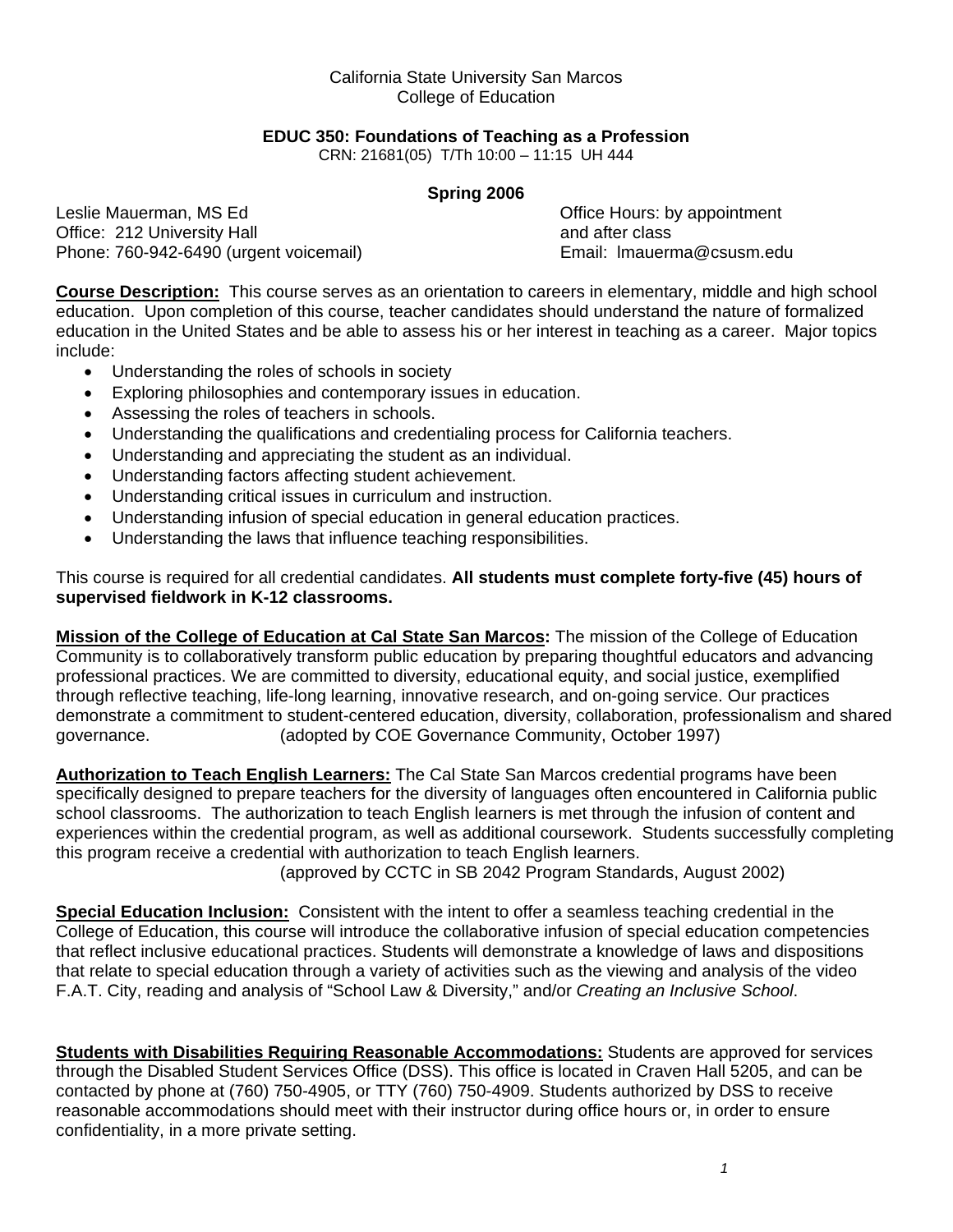**College of Education Attendance Policy:** Due to the dynamic and interactive nature of courses in the College of Education, all students are expected to attend all classes and participate actively. Absences and late arrivals/early departures will affect the final grade. A minimum grade of C+ is required in Educ 350 to qualify as prerequisite for admission to the Cal State San Marcos teacher credential program. COE attendance policy states, "At a minimum, **students must attend 80% of class time, or s/he may not receive a passing grade for the course** at the discretion of the instructor. Individual instructors may adopt more stringent attendance requirements." Should students have extenuating circumstances, please contact the instructor as soon as possible. In this section of 350, the instructor has adopted the following policy: If you miss 2 classes (86%), you cannot receive a grade of an A or A-, if you miss 3 classes (80%), you cannot receive a grade of a B+ or B, if you miss more than 3 classes, you cannot receive a C+.

**Credential Program Recommendations:** As one of several evaluation methods, Educ 350 course instructors are asked for feedback concerning credential candidates who are applying for programs at Cal State San Marcos. Keep in mind that your professionalism and hard work in this class not only affect your course grade, but also indicate your readiness for a credential program.

**Field Work:** In addition to in-class work, assigned readings and projects, students will participate in forty-five (45) hours of supervised fieldwork assignments in a variety of public school settings. Approximately half of your time should be spent in one teacher's classroom, and the remainder of the time should be distributed among other classrooms. A recommendation (usually from the classroom teacher where most of the fieldwork is done), as well as a Field Experience Recommendation Form with documented hours and teacher verification, are requirements for admission to the Cal State San Marcos Teacher Credentialing programs.

**Use of Technology:** Students are expected to demonstrate competency in the use of various forms of technology (i.e. word processing, electronic mail, use of the Internet, and/or multimedia presentations). Specific requirements for course assignments with regard to technology are at the discretion of the instructor. Keep a digital copy of all assignments for use in your teaching portfolio. Details will be given in class.

**Teaching Performance Expectation (TPE) for EDUC 350**: A primary goal of Educ 350 is to begin the process of developing teacher candidates to become professional educators. The following TPE of the California Commission for Teacher Credentialing is expected to be met during this course:

## **TPE 12: Professional, Legal and Ethical Obligations**

Candidates are aware of their own personal values and biases and recognize ways in which these values and biases affect the teaching and learning of students. They resist racism and acts of intolerance. Candidates appropriately manage their professional time spent in teaching responsibilities to ensure that academic goals are met.

Candidates for a Teaching Credential understand and honor legal and professional obligations to protect the privacy, health, and safety of students, families, and other school professionals. They are aware of and act in accordance with ethical considerations and they model ethical behaviors for students. Candidates understand and honor all laws relating to professional misconduct and moral fitness.

## **Teaching Performance Assessment for Developing as a Professional Educator**

The successful completion of the personal philosophy assignment is a requirement for completion of this course and is a component of partially meeting the TPE described above. This statement will be used for assessment both in the course and at completion of the College of Education program. Retain an electronic copy of your statement for submission for your portfolio at the completion of your teacher education program.

**Class Discussions and Participation:** Students will engage in active learning each class session, and will be expected to actively participate.

• Do you participate in class discussions productively, sharing your knowledge and understandings?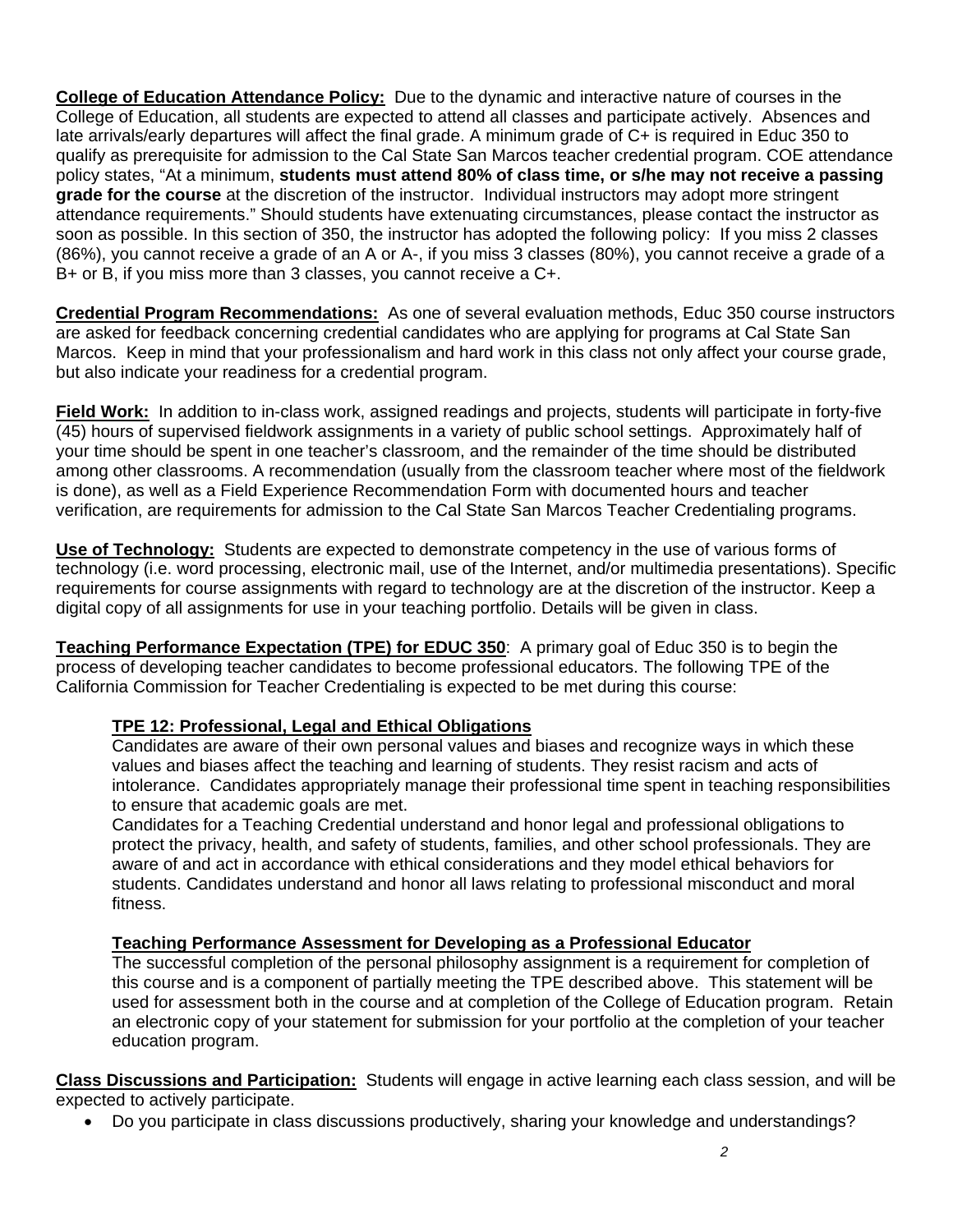- Do you interact productively with your peers, taking on a variety of roles (leader, follower, etc.)?
- Do you contribute appropriately to group work—do you "do your share"?
- Are you able to accept others' opinions?
- Are you supportive of others' ideas?
- Do you support your peers during their presentations?
- Can you monitor and adjust your participation to allow for others' ideas as well as your own to be heard?

**Course Requirements:** Teacher education is a professional preparation program. It is expected that students will come to class prepared to discuss the readings, submit required assignments, and participate in class activities. Students are expected to adhere to academic honesty and integrity, standards of dependability, confidentiality and writing achievement. Because it is important for teachers to be able to effectively communicate their ideas to students, parents, colleagues, and administrators, writing that is original, clear and error-free is a priority for the College of Education. It is expected that work will be turned in on time. Please discuss individual issues with the instructor. Points will be deducted if assignments are submitted late (10% penalty per day late; no credit will be awarded if the assignment is one week late).

## **Required Texts:**

Armstrong D.G., Henson, K.T., and Savage, T.V. (2005). *Teaching Today.* Merrill Prentice Hall. Villa, Richard A. and Thousand, Jacqueline S. (2005). *Creating an Inclusive School.* Alexandria, VA:

Association for Supervision and Curriculum Development. (Chapters 1, 2, 3, p. 125-135 and 162-167) Wong, H. (2004). *The First Days of School*. Wong and Wong.

## **Assignments**

#### *Interview of a teacher* (10 %)

In this assignment, you will interview a teacher to seek further insight and information into the teaching profession.

### *Classroom observation reports* (15 %)

Using the classroom observation instrument provided in class, write up fifteen 30 minute observations in your field sites.

### *Community Study* (10%)

You will form a group with other classmates and study a particular local region. Working together, you will gather information about the school community and its resources. You will present this information with the class.

### *Teachers in the Movies* (5%)

You will watch a movie which depicts teachers write a response, and in a cooperative group, reflect on the movie.

### *School Law and Diversity* (10%)

Details will be given in class.

### *Contemporary issues research* (12 %)

Choose (1) an issue that interests you (from the topics given to you by the instructor) and (2) a partner with whom to work. Research the issue and prepare an oral report to share in class. The report should describe and analyze the issue. When you present your research orally, provide a one-page summary and a reference list (at least 10 items) for your classmates.

### *Current events in education* (5%)

Sign up for a date when you will be responsible for presenting an item from the week's news in K-12 education (5 minutes maximum). The item may be from television, radio,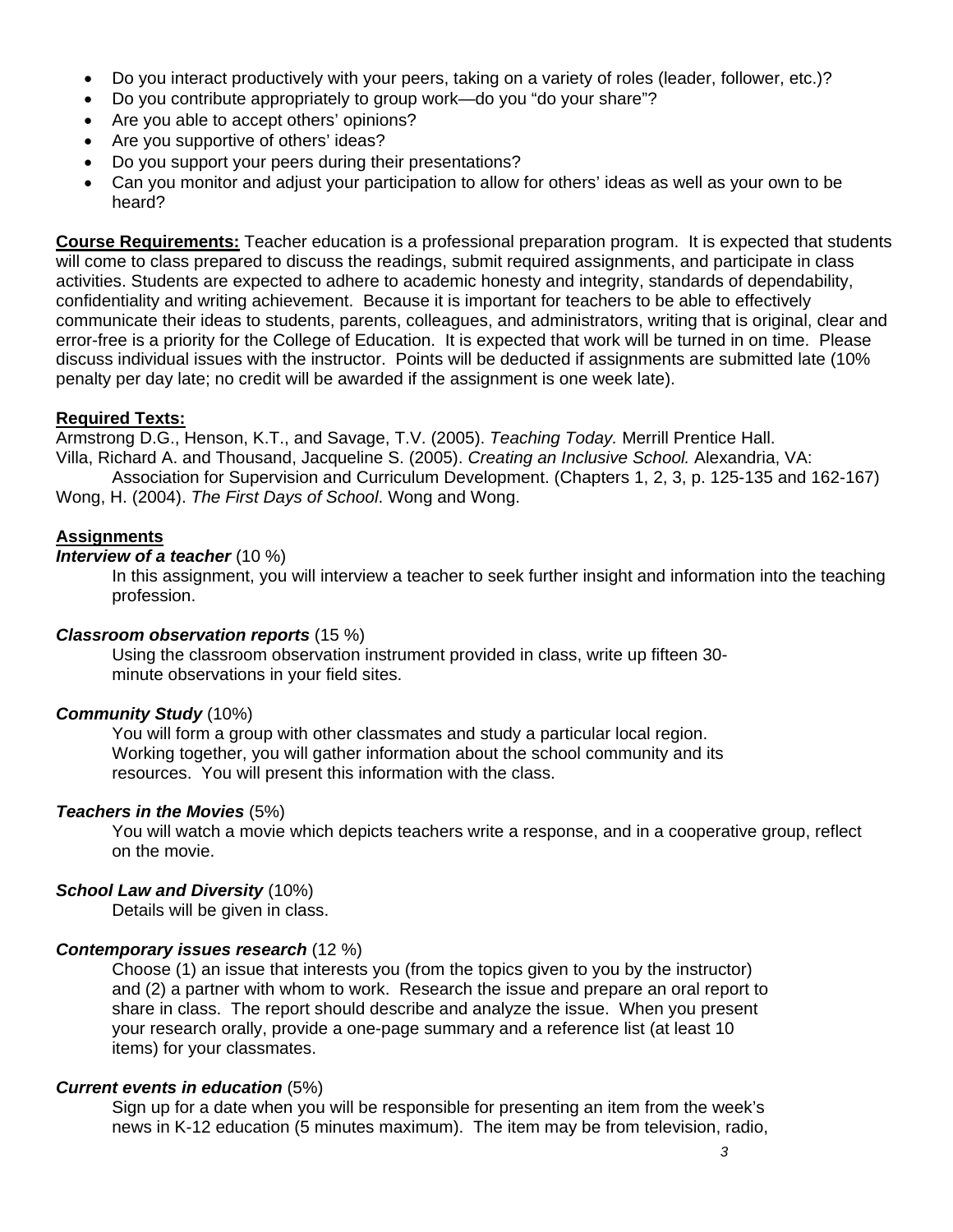internet (e.g., www.edweek.org/), newspaper, or magazine, and may pertain to local, national/, or international issues. You will summarize and present the importance of the news for your classmates.

#### *Personal philosophy of teaching, learning and schooling* (10%)

Details will be given in class.

#### *Reading Responses* (13%)

It is important to "keep up" with the assigned reading so that discussions and information presented in class enhance and build upon your understanding of the concepts. Scaffolding information for your own students will be essential in their learning as it is in yours. There are two parts to this assignment. First, you are to read the assigned chapters and write a reading response. A reading response is not a summary of what you read. Rather, it is what you think about what you read, how it applies to you, what it reminds you of, etc. The weekly responses should be about a paragraph in length. You may bring a hard copy of your response to class. Second, at the beginning of each class, you will meet with a "Literature Circle." You must be prepared in order to receive full credit and participate in the Literature Circle (on time to class, chapters read, and response written).

#### *Participation & attendance* (10%)

This course is designed for active learning during class sessions. In order for this course to succeed for individuals and the group, students must come to class prepared to discuss assigned readings/topics and to participate in class activities.

| 0 points            | 2 points            | 5 points              | 8 points              | 10 points           |
|---------------------|---------------------|-----------------------|-----------------------|---------------------|
| Irregular           | Irregular           | Comes to most         | Comes to each         | Comes to each       |
| attendance or       | attendance or       | class sessions.       | class sessions.       | class session.      |
| rarely participates | seldom participates | Sometimes             | Most of the time      | Always participates |
| in class            | in class            | participates in class | participates in class | in class            |
| discussions.        | discussions.        | discussions in a      | discussions in a      | discussions, in a   |
| Participates in     | Participates in     | professional          | professional          | professional        |
| group discussions.  | group discussions.  | manner.               | manner.               | manner.             |
| Is sometimes off    | Is sometimes off    | Participates in       | Participates in       | Participates in     |
| task or not         | task or not         | group discussions     | group discussions;    | group discussions;  |
| prepared for group  | prepared for group  | daily.                | is not off topic      | is not off topic    |
| work.               | work.               |                       | during group work.    | during group work.  |

Attendance and Participation points:

### **Summative Assessment Rubric**

**A=Exceeds Expectations:** The student consistently performs and participates in an exemplary manner. S/he is an active member of the class by participating in class discussions. Each assignment receives in-depth exploration and reflection based upon research, observations and classroom implementation, when possible. All work is submitted in a professional manner using APA style when appropriate. Presentations are consistent with professional expectations, providing appropriate visual aids, appropriate handouts, and are well prepared. Professional and responsible behavior, including timely attendance and submission of assignments, are practiced in a consistent manner.

**B=Adequately Meets Expectations**: The student meets outcomes expectations in a satisfactory manner. Each assignment is based upon research, observations and classroom implementation, when possible. Generally, work is submitted in a professional manner using APA style when appropriate. Generally, presentations are consistent with professional expectations, providing appropriate visual aids, appropriate handouts, and are well prepared. Most of the time, professional and responsible behavior, including timely attendance and submission of assignments, are practiced in a consistent manner.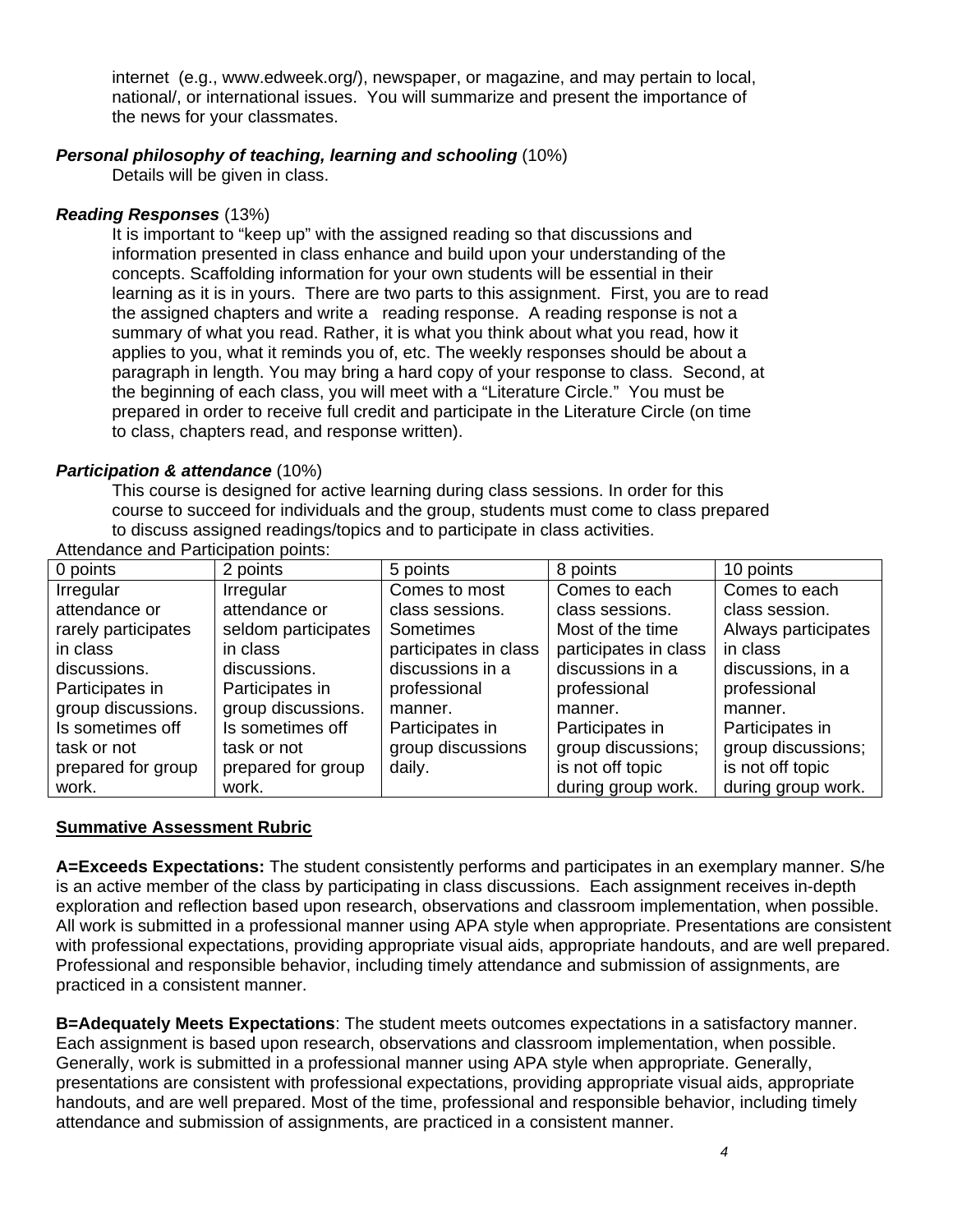**C=Minimal Performance:** The student's skills are weak and do not meet expectations. S/he does not participate on a daily basis. Each assignment is based upon opinion rather than research, theory, and best practices. Reflection is shallow. Assignments are submitted without APA style, thorough proofreading and organization. The student needs a great deal of guidance. The student is consistently late with work and has classroom attendance problems.

**"D" or "F" students** fail to meet the minimum requirements of a "C." The specific grade will be determined based on rate of assignment completion, attendance, etc.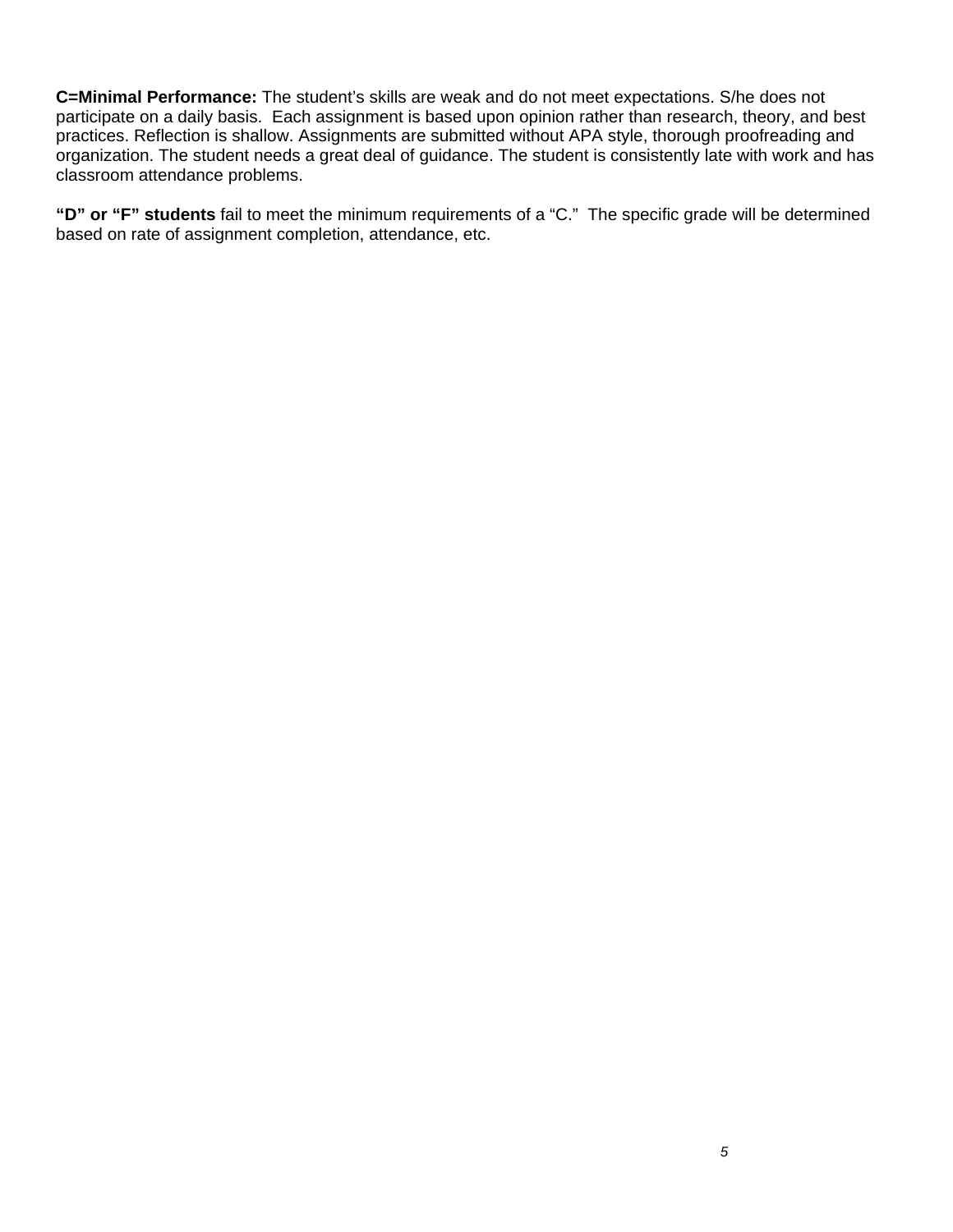#### **EDUC 350-Spring 2006 Schedule of Class Sessions Subject to Change**

| Week                    | <b>Date</b> | <b>Topic Activity</b>                                | <b>Reading</b>               | <b>Assignment Due</b>                                             |
|-------------------------|-------------|------------------------------------------------------|------------------------------|-------------------------------------------------------------------|
| 1                       | $1/17$      | Overview; Sign In; Norms                             | Syllabus                     | Purchase texts                                                    |
|                         |             |                                                      |                              |                                                                   |
|                         | $1/19$      | <b>GTKY Why Teach?</b>                               |                              |                                                                   |
| $\overline{2}$          | $1/24$      | Field experience                                     | AHS ch. 1<br>W. Unit A (p.3- | Bring fieldwork permission/guideline<br>information from syllabus |
|                         | $1/26$      | requirement                                          | (20)                         |                                                                   |
|                         |             | Schooling in a democracy                             |                              |                                                                   |
| $\mathbf{3}$            | 1/31        | Becoming a Teacher                                   | AHS ch. 2                    | <b>Teacher Interview</b>                                          |
|                         | 2/2         | Teaching-- Wong                                      |                              |                                                                   |
| $\overline{\mathbf{4}}$ | 2/7         | History of U.S. Schools-                             | AHS ch. 12                   | Observations 1, 2                                                 |
|                         | 2/9         | Sm Grp Activity<br><b>Credentialing in CA--Guest</b> |                              |                                                                   |
|                         |             |                                                      |                              |                                                                   |
| 5                       | 2/14        | Philosophical perspectives                           | AHS ch. 11                   | Observations 3, 4                                                 |
|                         | 2/16        | --no class session-small<br>group meetings           |                              |                                                                   |
| $6\phantom{1}6$         | 2/21        | The lives and work of                                | W. Unit B                    | Personal Philosophy Rough Draft for                               |
|                         |             | <b>Teachers</b>                                      |                              | Peer feedback<br>Observations 5, 6                                |
|                         | 2/23        | <b>Ethics and Dispositions</b>                       |                              |                                                                   |
| $\overline{7}$          | 2/28        | The lives of our students                            | AHS ch. 5                    | Personal Philosophy Paper Due                                     |
|                         |             |                                                      |                              | Observations 7, 8                                                 |
|                         | 3/02        | The lives of our students                            |                              | <b>Book Reviews</b>                                               |
| 8                       | 03/07       | The Courage to Teach                                 |                              | <b>Community Study Presentations</b>                              |
|                         |             |                                                      |                              | Observations 9, 10                                                |
|                         | 03/09       |                                                      |                              | <b>Community Study Presentations</b>                              |
| 9                       | $3/14$      | School Law                                           | AHS ch. 14                   | Observations 11, 12                                               |
|                         | 3/16        | Practical aspects of the law                         |                              |                                                                   |
| 10                      | 3/21        | Exceptional Learners -a                              | AHS ch. 6                    | School Law and Diversity Paper Due                                |
|                         | 3/23        | <b>Exceptional Learners -b</b>                       |                              | Observations 13, 14                                               |
|                         |             | $3/27 - 3/31$ Spring Break                           |                              |                                                                   |
| 11                      | 4/4         | <b>Inclusion FAT CITY</b>                            | VT 1, 2, 3                   | Observation 15                                                    |
|                         | 4/6         |                                                      |                              |                                                                   |
| 12                      | 4/11        | <b>Classroom Management</b>                          | AHS ch. 9                    | Teachers in the movies                                            |
|                         | 4/13        | A Day in the Life                                    | W. Unit C                    |                                                                   |
|                         |             |                                                      |                              |                                                                   |
| 13                      | 4/18        | <b>Standards and Assessment</b>                      | AHS ch. 10                   | Field Experience paper work                                       |
|                         | 4/20        | <b>Fairness and Equity</b>                           | W. Unit D                    | <b>Issues Presentations</b><br><b>Issues Presentations</b>        |
|                         |             |                                                      |                              |                                                                   |
| 14                      | 4/25        | School Curriculum &<br>Instruction                   | AHS ch. 7, 8                 | <b>Issues Presentations</b>                                       |
|                         | 4/27        | School Reform Activity                               | AHS ch. 3                    | <b>Course Evaluation and</b>                                      |
|                         |             |                                                      |                              | Celebration of learning                                           |
| 15                      |             | <b>AS NEEDED</b>                                     |                              |                                                                   |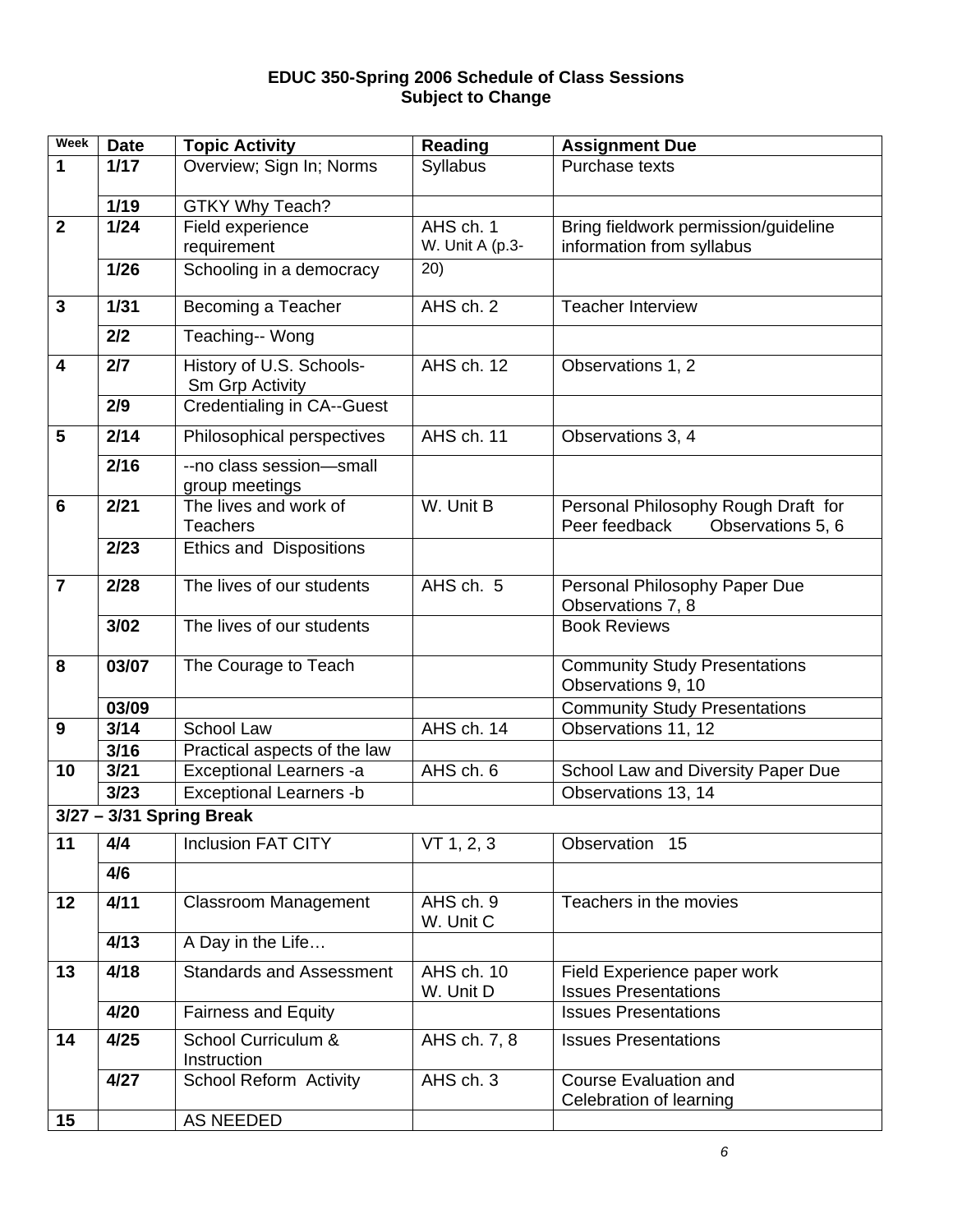# **EDUC 350 spring 2006 Assignment/ Attendance Sheet**

|                                                                                             |                                             | $phone(s)$ and $($ s and $($ s and $($ s and $($ s and $($ s and $($ s and $($ s and $($ s and $($ s and $($ s and $($ s and $($ s and $($ s and $($ s and $($ s and $($ s and $($ s and $($ s and $($ s and $($ s and $($ s and $($ s and $($ s and $($ s |               |
|---------------------------------------------------------------------------------------------|---------------------------------------------|------------------------------------------------------------------------------------------------------------------------------------------------------------------------------------------------------------------------------------------------------------|---------------|
|                                                                                             |                                             |                                                                                                                                                                                                                                                            |               |
| <b>Assignment:</b>                                                                          | <b>Points Possible:</b>                     | <b>Points Earned:</b>                                                                                                                                                                                                                                      | <b>Notes:</b> |
| Interview of a teacher                                                                      | 10                                          |                                                                                                                                                                                                                                                            |               |
| Classroom observation reports<br>1, 2, 3, 4, 5, 6, 7, 8, 9,<br>10, 11, 12, 13, 14, 15       | $\underline{\hspace{1cm}} 15$ (1 point ea.) |                                                                                                                                                                                                                                                            |               |
| <b>Community Study Group Project</b>                                                        | 10                                          |                                                                                                                                                                                                                                                            |               |
| Personal philosophy of teaching,<br>learning and schooling                                  | $\_10$                                      |                                                                                                                                                                                                                                                            |               |
| <b>School Law and Diversity</b>                                                             | 10                                          |                                                                                                                                                                                                                                                            |               |
| <b>Teachers in the Movies</b>                                                               | 5                                           |                                                                                                                                                                                                                                                            |               |
| Contemp. Issues Group Research                                                              | $-12$                                       |                                                                                                                                                                                                                                                            |               |
| <b>Current events in Education</b>                                                          | 5 <sub>5</sub>                              |                                                                                                                                                                                                                                                            |               |
| <b>Reading Responses/Lit Circles</b><br>Week: 2, 3, 4, 5, 6, 7, 9<br>10, 11, 12, 13, 14, 15 | $\_13$ (1 point each)                       |                                                                                                                                                                                                                                                            |               |
| Participation and Attendance                                                                | 10                                          |                                                                                                                                                                                                                                                            |               |

# *\*Fieldwork Documentation must be turned in or student will not receive a passing grade.\**

Attendance and Participation Point Rubric

| 0 points                                                                                                                                   | 2 points                                                                                                                                   | 5 points                                                                                                                   | 8 points                                                                                                                                                              | 10 points                                                                                                                                                                                                     |
|--------------------------------------------------------------------------------------------------------------------------------------------|--------------------------------------------------------------------------------------------------------------------------------------------|----------------------------------------------------------------------------------------------------------------------------|-----------------------------------------------------------------------------------------------------------------------------------------------------------------------|---------------------------------------------------------------------------------------------------------------------------------------------------------------------------------------------------------------|
| Rarely participates in<br>class discussions.<br>Participates in group<br>discussions daily. Is<br>sometimes off task<br>during group work. | Seldom participates in<br>class discussions.<br>Participates in group<br>discussions daily. Is<br>sometimes off task<br>during group work. | Sometimes participates<br>in class discussions in a<br>professional manner.<br>Participates in group<br>discussions daily. | Most of the time<br>participates in class<br>discussions in a<br>professional manner.<br>Participates in group<br>discussions; is not off<br>topic during group work. | Comes to each class<br>session. Always<br>participates in class<br>discussions (every<br>class), in a professional<br>manner.<br>Participates in group<br>discussions; is not off<br>topic during group work. |

If you miss two class sessions, you cannot receive a grade of A or A -; if you miss three class sessions, you cannot receive a grade of B+ or B, if you miss more than 3 classes, you cannot receive a C+.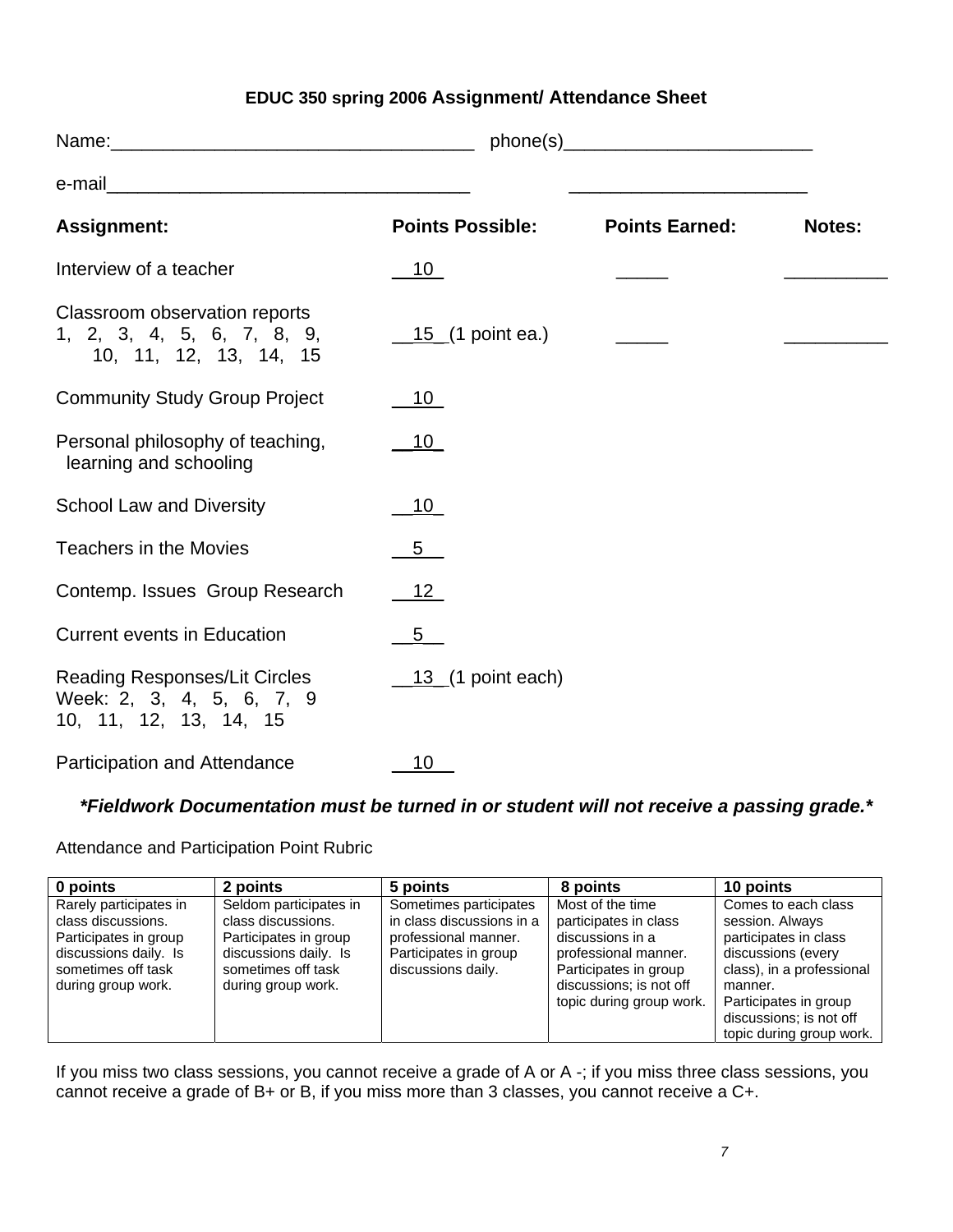## **Assignment Detail: Teacher Interview**

In this assignment, you will interview a teacher to seek further insight and information into the teaching profession. The questions(# 1 through 16—answer them ALL) are aligned with Teaching Performance Expectations (TPEs) from the state of California and CSUSM. For the interview process, you may use a tape recorder (with the interviewee's permission), record answers on a laptop, or by hand. *Analyze and synthesize* the information you receive into a written narrative. *Begin* with contextual information regarding the school setting, teacher's classroom grade level and subject matter. *Follow with summaries* of the teacher's answers and *conclude* with your own commentary.

## **Contextual information:**

- 1. What is your experience in teaching? Years? Grade levels? Subjects? Locations? Etc.
- 2. Describe the school and grade level in which you are currently working.
- 3. What professional education do you have? Degrees? Trainings? Certificates?

## **Teaching Performance Expectations (TPEs)**

### *TPE A. Making subject matter comprehensible to students*

4. How do you use standards when you are planning for instruction and assessing understanding?

### *TPE B. Assessing Student Learning*

- 5. What types of formal and informal assessments do you use?
- 6. How do you use the information from those assessments in your day to day teaching?
- 7. How do you use the information from those assessments in your long range planning?

## *TPE C. Engaging and Supporting Students in Learning*

- 8. How do you learn about your students' lives and needs?
- 9. What have been your experiences with "culture shock" in working with students from different backgrounds?

### *TPE D. Planning Instruction and Designing Learning Experiences for Students*

- 10. What are some of the most effective ways you have found to motivate students?
- 11. What are two or three of the most effective strategies you have used to help students who have limited English proficiency?
- 12. What are the most important concepts and skills you believe students need to know and understand when they are finished with your class?

### *TPE E. Creating and Maintaining Effective Environments for Student Learning*

- 13. How do you and your school discourage bullying?
- 14. How do you try to ensure equity in your own classroom?

### *TPE F. Developing as a Professional Educator*

- 15. How do you keep yourself renewed and motivated in the teaching profession?
- 16. What have you learned about yourself from being a teacher?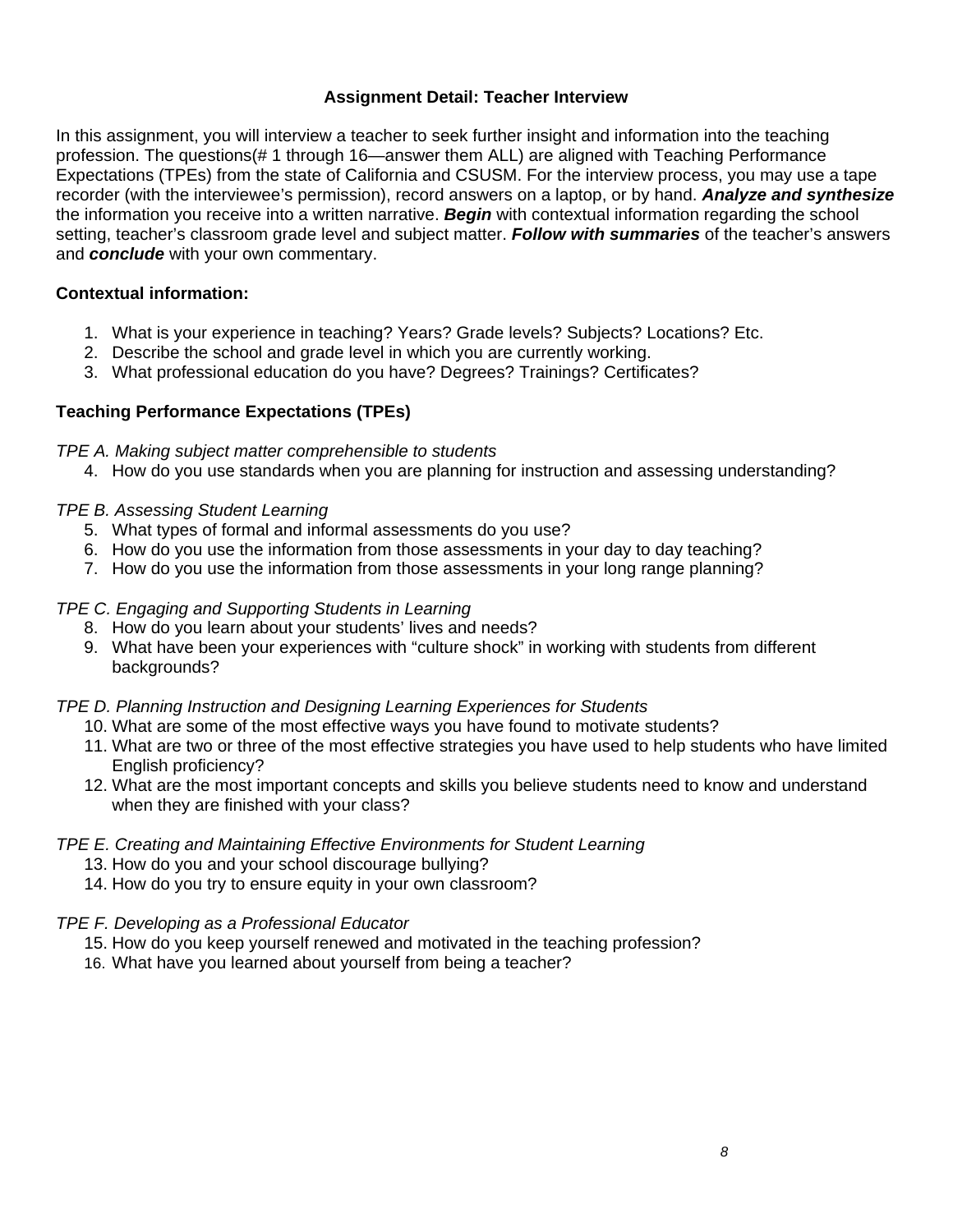#### **Assignment Detail: Personal Philosophy of Teaching, Learning and Schooling**

The purpose of this assignment is to articulate your emerging beliefs about teaching, learning and schooling. The paper should be 4 to 5 pages double-spaced. Rough drafts are due in class on the assigned dates; peer editing will be part of the class session.

Rather than simply responding to a series of questions, you should organize your thoughts in a fashion that makes sense to you. Identify some themes or an approach to teaching that expresses your beliefs as they have evolved this semester. Then articulate these so that your reader/listener is able to form a picture of the teacher you hope to become. Think of your audience as the hiring committee of a school district in which you hope to teach. You want your audience to connect your name and face with a distinct set of beliefs. Now, what are those beliefs?

Following are a couple of possibilities. It is up to you to modify them to suit your professional personality or to devise an approach that serves you better.

To get you going, here is one possible approach to the assignment. But recall what you just read: You need to compose your own approach to this assignment. If the approach below appeals to you, tailor it so that your beliefs show through. **Do not** submit a series of responses to these particular questions. Address yourself to the issues you (that is, you, personally) are grappling with as you think about becoming a teacher.

**Here's one possibility:** You notice that the assignment asks you to address three interrelated concepts: teaching, learning and schooling. First, what is teaching? (What are the purposes of teaching? Is the teacher the source of knowledge? Is teaching a one-way or two-way venture? How will you decide what to teach? Do you consider yourself a teacher of students, or of content, or both? Is teaching better described as a set of skills and knowledge, or as a set of values and attitudes? What is it about teaching that you most look forward to, and that you most fear?) Second, what is learning? (What is knowledge? If you teach and students don't learn, whose problem is that? When will you know that students have learned something? Are students empty vessels into which you will pour knowledge? What does learning mean for students of different abilities? What does learning mean for different ethnicities/genders/classes? Do all students need to learn the same thing?) Finally, what is schooling? (What are schools for? How is schooling in a democracy different from schooling in a totalitarian state? What responsibilities do you have as an employee of the public, and what happens when you disagree with public policy? What about when you disagree with parents?)

#### **Exemplary papers have the following characteristics:**

*Ideas:* The paper is clear and focused. It holds the reader's attention. Relevant information and details enrich the central theme. Ideas are supported by research, practical knowledge and experience. Conclusions show insight.

*Organization:* The organizational structure enhances and showcases the central idea or theme of the paper. An inviting introduction draws the reader in; a satisfying conclusion leaves the reader with a sense of closure and resolution. Sequencing is logical and effective. Thoughtful transitions tie parts together. The paper flows so smoothly, the reader hardly thinks about it.

*Voice:* The writer of this paper speaks directly to the reader in a manner that is individual, compelling, engaging, and has personality.

**Sentence Fluency:** The writing has an easy flow. Sentences enhance the meaning. Sentences vary in length and structure. The piece has purposeful and varied sentence beginnings.

*Conventions:* The writer demonstrates a good grasp of standard writing conventions. Spelling is generally correct. Punctuation is accurate. Grammar and usage are correct. Paragraphing tends to be sound. The piece needs very little additional editing.

*Content Relevance:* The research connected to the particular needs of students in this area. Anyone reading this paper would have no doubt as to your beliefs regarding students and learning.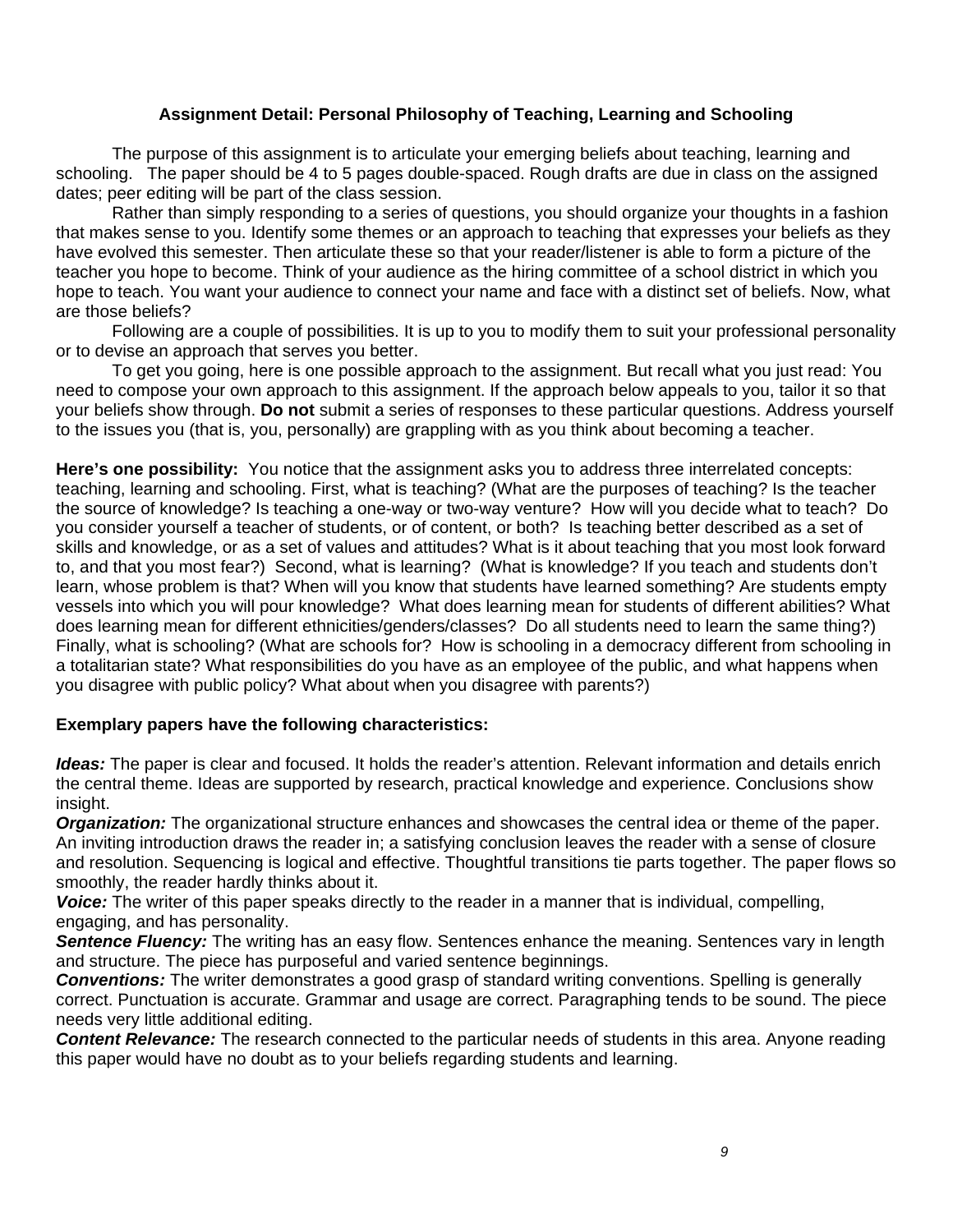## **Another possibility is to write a teaching metaphor**

## Teaching Metaphor

When you want to express your personal reactions, you often must go beyond literal meanings. You do so by using figurative language. A metaphor can be a universal experience or a form of figurative language in which the writer makes an implied comparison between two unlike items, equating them in an unexpected way, e.g., Teaching as directing a symphony or building a road or sailing a ship. Because metaphors are compressed similes and have economy of expression, they can convey ideas with considerable power. Next week you will turn in the following assignment: Discuss those critical incidents that prompted the decision to become a teacher and have most profoundly influenced how you think of yourself as teacher. Based upon your personal history, identify a metaphor that best captures how you think of yourself as teacher. Explain how your metaphor describes you and your anticipated teaching style. You will be asked to share your metaphor with the group. (see attached rubric)

Writer's Name

In each criteria, the **writer must perform a self-assessment** by placing a check ( /) in the appropriate box. After reading, the rater should place an X in the appropriate box. Any discrepancies can be explained in the comment section below or in a writing conference. Turn this Rubric in WITH your paper.

### **Personal Philosophy Feedback**

| CRITERIA (check appropriate box):                                                                                                                             | very<br>competent | competence | limited<br>competence | not<br>vet | comments |
|---------------------------------------------------------------------------------------------------------------------------------------------------------------|-------------------|------------|-----------------------|------------|----------|
| follows an organizational pattern particular<br>to its type                                                                                                   |                   |            |                       |            |          |
| contains an introductory statement or<br>paragraph stating the metaphor                                                                                       |                   |            |                       |            |          |
| contains a summary statement or<br>paragraph reflecting on the development of<br>the metaphor in the paper                                                    |                   |            |                       |            |          |
| develops the metaphor with examples,<br>facts, details, anecdotes, etc., that are<br>powerful and pertinent                                                   |                   |            |                       |            |          |
| shows evidence of editing and proofreading<br>final draft so that errors in spelling,<br>punctuation, capitalization and usage do<br>not impede comprehension |                   |            |                       |            |          |

#### Comments: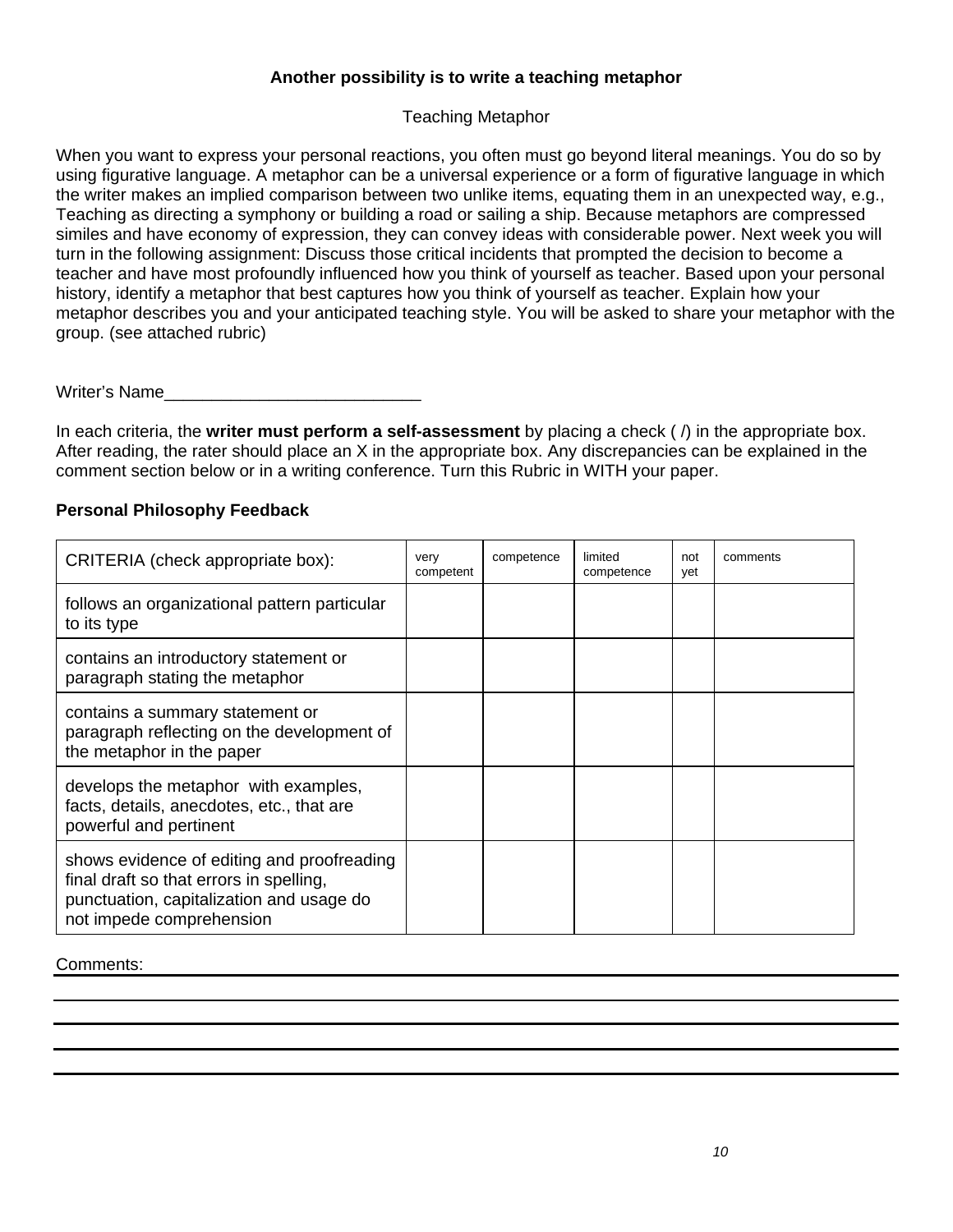## **Assignment Detail: Guide for Community Study**

Purposes of Assigned Group Member Project:

- To work together to gather information about the school community and its resources.
- To create a unified exhibit that informs others about the school community and engages them in viewing the community from its six different perspectives.
- To produce an overview handout for each class member about your community

Organization Strategies—Establish:

- Exchange personal Information
- Where will you meet?
- What time will you met?
- What individual assignments do you need to accomplish?
- What approaches will you use? Maps, pamphlets, charts/visuals, tape recorder/interviews, multimedia, PowerPoint, photographs, music, handouts, etc.

View your school community from these six perspectives:

Anthropologist: How does the community organize for art, entertainment, other activities? Historian: How has the community changed over time? Culture and history—when established, etc. Geographer: How has the geography influenced the community? Economist: What kinds of work are done in the community? What is the info about the school districts? Sociologist: What groups—families, schools, businesses, and the like—operate in the community? Political Scientist: How does the community organize itself to provide services? What's available?

Questions to stimulate the process:

- What is at the heart of our community and culture?
- What are the issues or problems in our community?
- What knowledge and experiences do your students bring to school?
- What resources do we have in our community to link to our students and school?
- What activities, reading or experiences will support our students in learning?

Criteria for effective Community Study Presentation

| <b>Descriptors for Scoring</b>                                                                                                                                                                    | <b>Highly</b><br><b>Effective</b> | <b>Effective</b> | Somewhat<br><b>Effective</b> | <b>Needs</b><br><b>Some</b><br>Work |
|---------------------------------------------------------------------------------------------------------------------------------------------------------------------------------------------------|-----------------------------------|------------------|------------------------------|-------------------------------------|
| The presentation offers important community facts and<br>information that a new teacher needs to know.                                                                                            |                                   |                  |                              |                                     |
| The presentation is comprehensive, incorporating views of the<br>anthropologist, historian, geographer, economist, sociologist,<br>and political scientist in an cohesive and informative manner. |                                   |                  |                              |                                     |
| All group members participated actively and responsibly in the<br>preparation and presentation of the community study.                                                                            |                                   |                  |                              |                                     |
| The method of presentation is aesthetically pleasing. Visuals<br>add to the clarity of the information presented.                                                                                 |                                   |                  |                              |                                     |
| Overall, the presentation offers a clear sense of the community<br>so that the teacher has valuable information to inform and<br>enhance his/her teaching.                                        |                                   |                  |                              |                                     |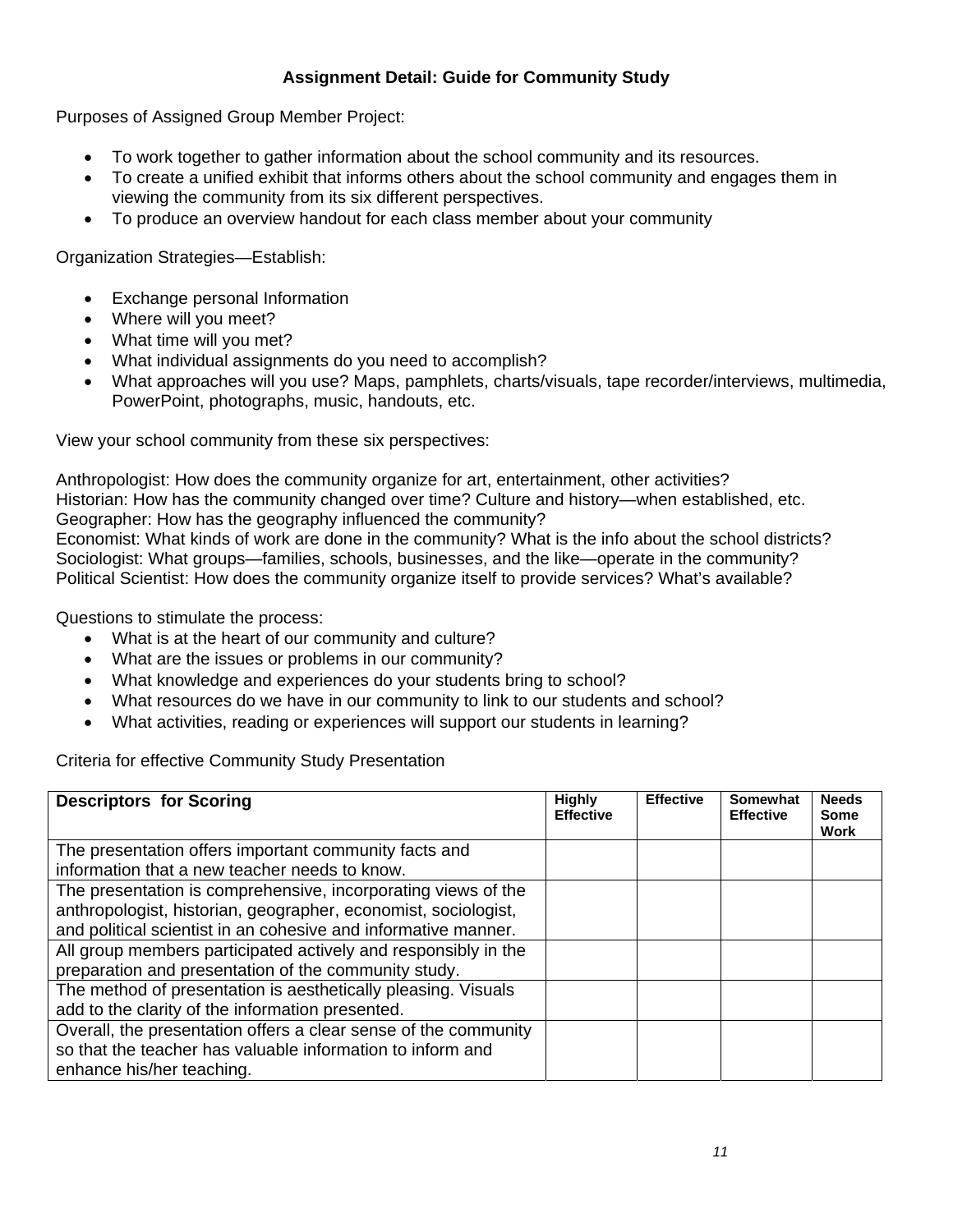## **Assignment Detail: LAW AND DIVERSITY**

You will apply your understanding of the legal context of inclusive education and laws that influence teaching responsibilities.

## **Study the following chapters and web sites:**

- Thousand, J.S. (attached here) Laws related to special education that affect teachers.
- Villa, R. A. & Thousand, J. S. (l995). Creating an inclusive school. Alexandria, VA: Association for Supervision and Curriculum Development. Read all of Chapter 2.
- U.S. Disability Law. Internet address: www.law.cornell.edu/topics/disability.html

## **Includes information about laws affecting people with disabilities.**

• OSERS IDEA Home Page. Internet address: www.ed.gov/offices/OSERS/IDEA Explanation of federal legislation known as IDEA, which ensures a free appropriate education in the least restrictive environment for children with disabilities. The latest l997 federal reauthorization of the law is explained in detail.

## **Reflection and Applications:**

Apply your understanding of the legal context of inclusive education and laws that influence your teaching responsibilities by:

- 1. In writing, identify five laws or court decisions that influence you as a professional educator. At least one of these five must relate to special education law.
	- Identify the law / court decision and give a rationale for each selection.
	- Why is it important to you?
	- How might they affect your teaching?

2. Be prepared to share your selections and rationale for selection of the laws and decisions on the date assignment is due.

*Note – It is suggested that you use one page (double spaced )apiece to address each of the 5 laws or court decisions. Identify the law at the top and then provide your rationale. APA format.* 

## **Laws Related to Special Education that Affect Teachers**

### *By Dr. Jacqueline Thousand*

Chapter 2 of Villa and Thousand (2005), Inclusive Education: Historical Perspective, charts over 200 years of history which has brought us as a country to embrace inclusive educational opportunities for all children. What follows is a summary of key court cases and legislation which have shaped special education and the teacher's role in supporting students with varying learning and language differences. For more detail see these two web sites: www.law.cornell.edu/topics/disability.html and www.ed.gov/offices/OSERS/IDEA.

### **Legislation Related to Special Education**

The development of special education services in this country has been greatly influenced by the civil rights movement of the l960s. Out of the movement came legislation designed to prevent discrimination. For instance Section 504 of the Vocational Rehabilitation Act of l973 is a civil rights law that prevents discrimination against all persons with disabilities in programs the receive federal funds. Since all public schools receive federal funds in some form, Section 504 ensures equal opportunity for students' participation in the full range of school activities. Also, through Section 504, some students who are not eligible for special education services may receive accommodations to assist them to be successful in school. For example, students with health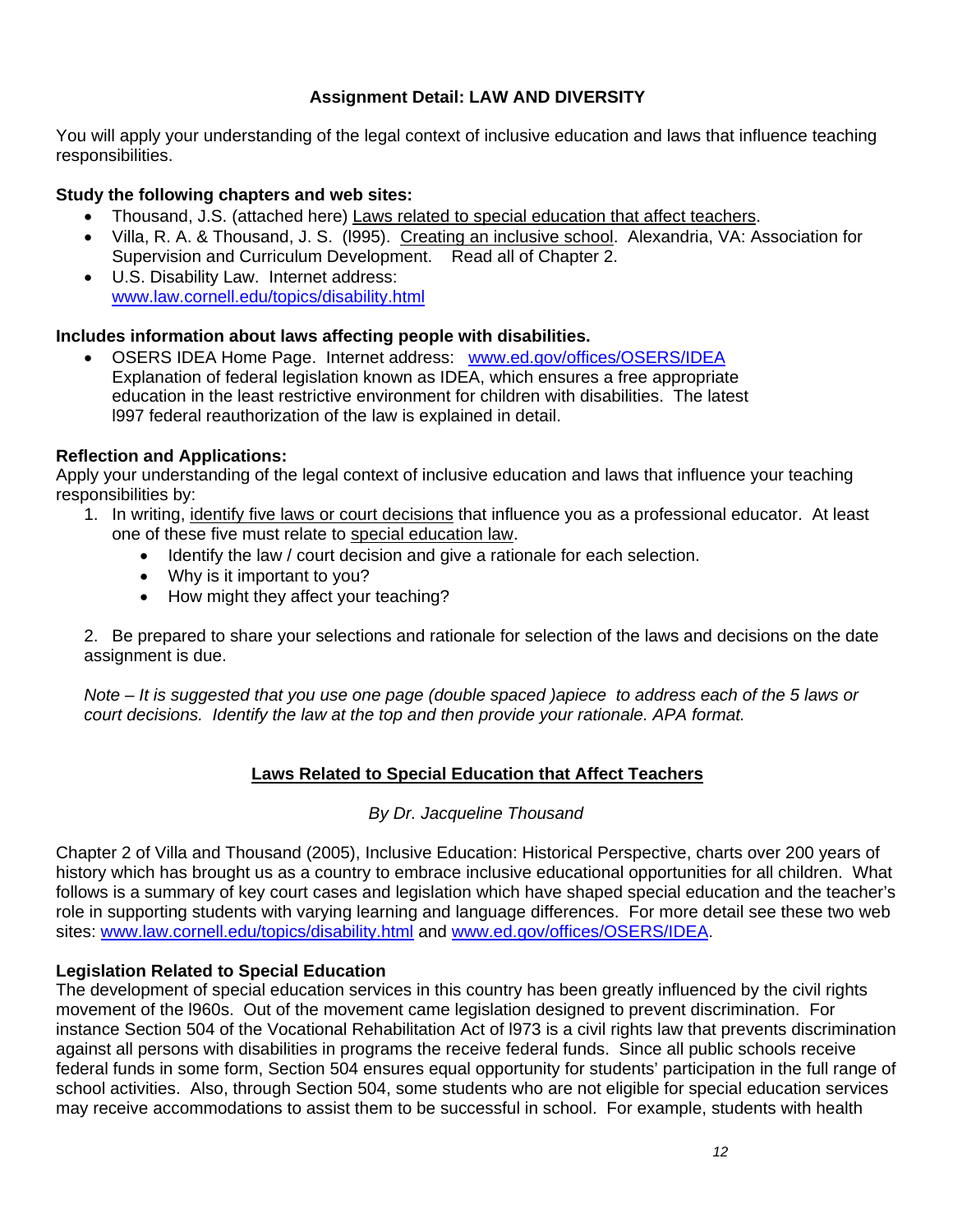problems such as asthma or extreme allergies as well as other challenges that do not make them eligible for special education my receive assistance through Section 504.

The Americans with Disabilities Act (ADA), signed into law by President Bush in l990 extends the Vocation Rehabilitation Act of l973 by protecting all individuals with disabilities from discrimination and requires employers to make reasonable accommodations for employees with disabilities. ADA does not deal directly with education; however, it does clarify the civil rights of all people with disabilities and ensures that buildings, transportation, and other public places (including schools) are accessible to people with disabilities. Your school must be accessible to wheelchairs, for instance. If it is not, it must undergo renovations to install ramps, elevators, or wide entryways.

In l975 the U.S. federal government finally made a legal commitment to the education of students with disabilities. In that year Congress passed Public Law 94-142, the Education for the Handicapped Act (EHA) which set federal guidelines for special education services. It translated early court decisions into civil rights principles for students with disabilities and mandated the six concepts that have guided special education practice ever since. Those six principles are:

- 1. **Free Appropriate Public Education**. Students with disabilities are entitled to attend public schools and to receive the educational services they need. This education is provided at no cost to parents.
- 2. **Least Restrictive Environment**. Students with disabilities must be educated in the least restrictive environment in which they can succeed with support. For most students, this environment is the general education classroom.
- 3. **Individualized Education Program**. Services for students with disabilities must be individually tailored. This is accomplished by annually developing or revising an Individualized Education Program (IEP). Every IEP includes a statement of the student's current performance levels, a set of goals and accompanying short-term benchmarks or objectives for achieving the goals. The IEP clearly specifies who is responsible for delivering various aspects of the student's program, how progress will be evaluated, and where and how long services will be provided.
- 4. **Nondiscriminatory Evaluation.** Students are to be assessed using instruments that do not discriminate on the basis of race, culture, or disability. In considering eligibility for special education, students must be assessed by a multidisciplinary team in their native language using tests that directly relate to the area(s) of concern for which the child was referred.
- 5. **Due Process**. Due process procedures protect students with disabilities and their parents in all special education affairs. Specifically, if a disagreement occurs between the family and school personnel regarding a student's eligibility for special education, no changes can be made in the student's services until an impartial hearing and, if necessary, the appropriate court resolves the issue. School personnel also are protected if they disagree with parents' requests for services; they also may use due process procedures to resolve the dispute.
- 6. **Zero Reject and Child Find**. No student may be excluded from public education because of a disability. Each state also must take action to locate children who may be entitled to special education services.

Public laws must be periodically reauthorized. The l990 reauthorization of P.L. 94-142 described above changed the law to the Individuals with Disabilities Education Act (IDEA). The more suitable person-first language of "individual with disabilities" replace the unfavorable labeling language of "the handicapped" in the title of the legislation. This law added significantly to providing education to very young children with disabilities and preparing older student for transition to post-secondary life. Two new categories of disability – autism and traumatic brain injury – were added to the already existing categories of learning disabilities, speech or language impairments, mental retardation, emotional disturbance, hearing impairments, visual impairments, deaf-blindness, orthopedic impairments, multiple disabilities, and other health impairments. It also funded projects to promote the inclusion of students with severe disabilities in general education.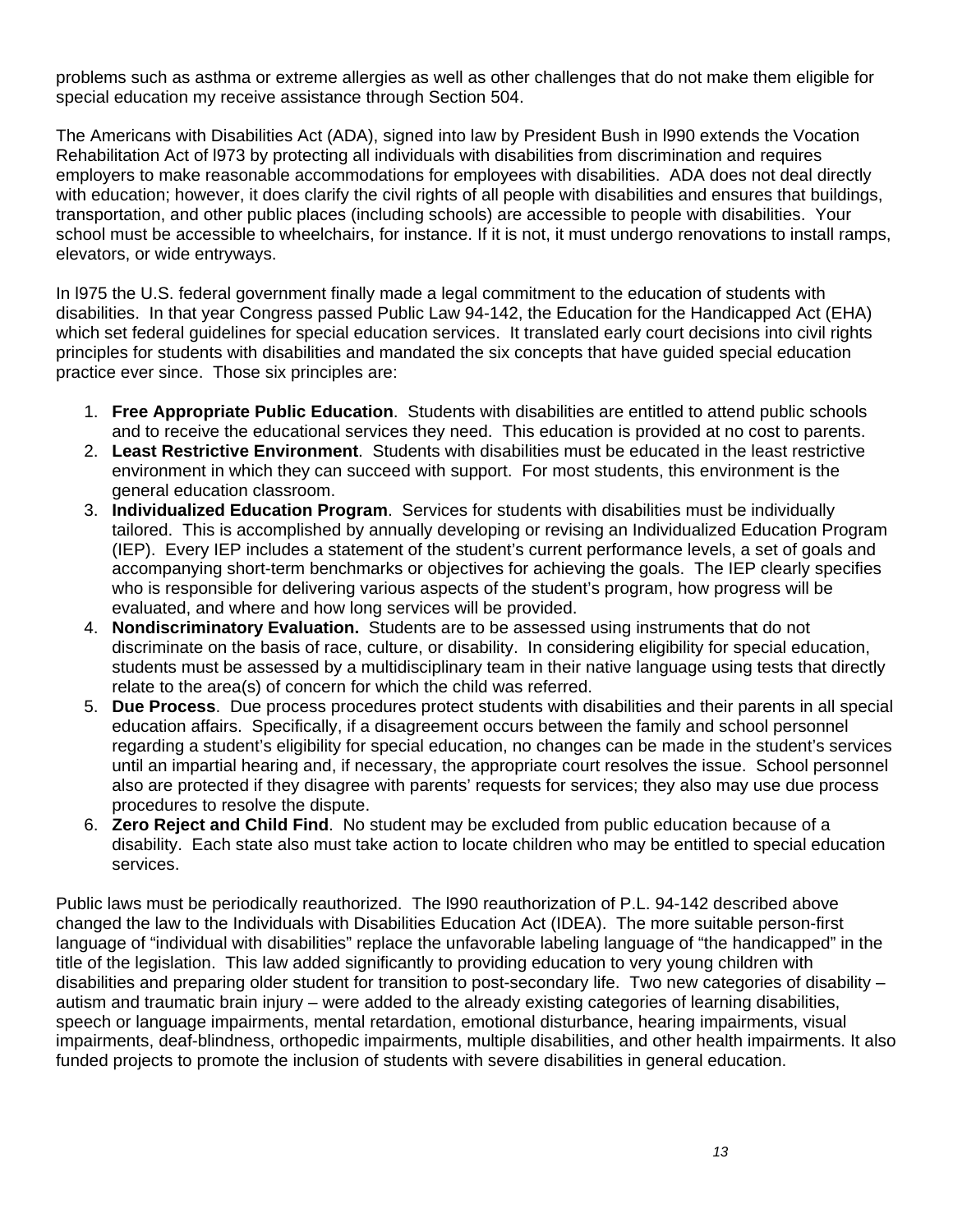In l997, President Clinton signed into law the second reauthorization of P.L. 94-142 and accompanying amendments know as IDEA 97. Seven significant changes greatly affect schools, teachers, and educational and assessment practices**.** 

- 1. **General Education** Teacher Involvement. At least one general educator must participate as a member of a student's IEP team. The IEP also must directly address the student's participation in general education and must justify placements that are not in general education.
- 2. **Evaluation and Eligibility**. IDEA 97 clarifies that when parents consent to have their child evaluated, they are not consenting to possible future special education placement. Students cannot be made eligible for special education because of past poor instruction or because of language differences. Previous requirements that a comprehensive reevaluation occurs every three years can be modified if the family desires; already existing information can be used rather than repeated administration of standardized tests.
- 3. **Assessment of All Students**. Historically students receiving special education services were not included in state, district, or school-wide assessment of student performance. IDEA 97 corrected this by requiring that by July, 2000, each state must assess the academic progress of students who have IEPs by including them in the standardized assessments other students task or by using an alternative assessment process. Students who need appropriate adaptations such as extended time or large print during assessment are entitled to these adaptations.
- 4. **Discipline**. If needed, the IEP must include strategies for addressing student behavior issues. A behavior pan must be developed, if a student is suspended or placed in an alternative interim placement. If a student with disabilities brings a weapon or drugs to school, the school now has the option to place the student in an alternative placement for up to 45 days; and that placement must provide continued special education services.
- 5. **Transition.** Beginning at age 14, IEPs must address the transition to post-secondary needs of students eligible for special education. These needs must be updated annually, with increasing detail each year as to the school and outside services (e.g., community vocational education) the student will access.
- 6. **Paraprofessionals**. Paraprofessionals, teaching assistants, aides, and like personnel must be trained for their jobs and appropriately supervised.
- 7. **Mediation**. As part of due process procedural rights, each state must make mediation available to parents as an early and informal strategy for resolving disputes over a student with disabilities' identification, placement or services. The State bears the cost of mediation. Parents do not have to mediate; and mediation may not delay a possible due process hearing.

## **Court Cases Influencing Special Education**

Issues concerning students with disabilities are addressed by federal and state laws. How these laws are interpreted often is resolved through the courts. Since 1954, many hundreds of legal decisions have clarified the rights of students with disabilities and the role of educators in supporting these children's education. In many instances court decisions led to the development of and passage of legislation. As you review some of the landmark decisions listed here, you should notice how they influenced legislation described earlier.

- **Brown v. Board of Education (l954).** This probably is the most important case in establishing the principle that school segregation denies equal education opportunity. Although the decision refers primarily to racial segregation, it is viewed as the foundation for ensuring equal educational opportunity for students with disabilities.
- **Diana v. State board of Education (l970).** California was required to correct biased assessment practices with Chinese American and Mexican American students. Students for whom English was not a primary language had to be assessed in both their primary language and English; culturally biased items had to be dropped from tests and alternative intelligence tests had to be developed to reflect Mexican American culture.
- **Larry P. v. Riles (1984).** In California it was ruled that IQ testing as a basis for identifying African American students as mentally retarded for special education purposes was discriminatory. California schools were ordered to reduce the disproportionately high numbers of African American students in special classes for students with mental retardation.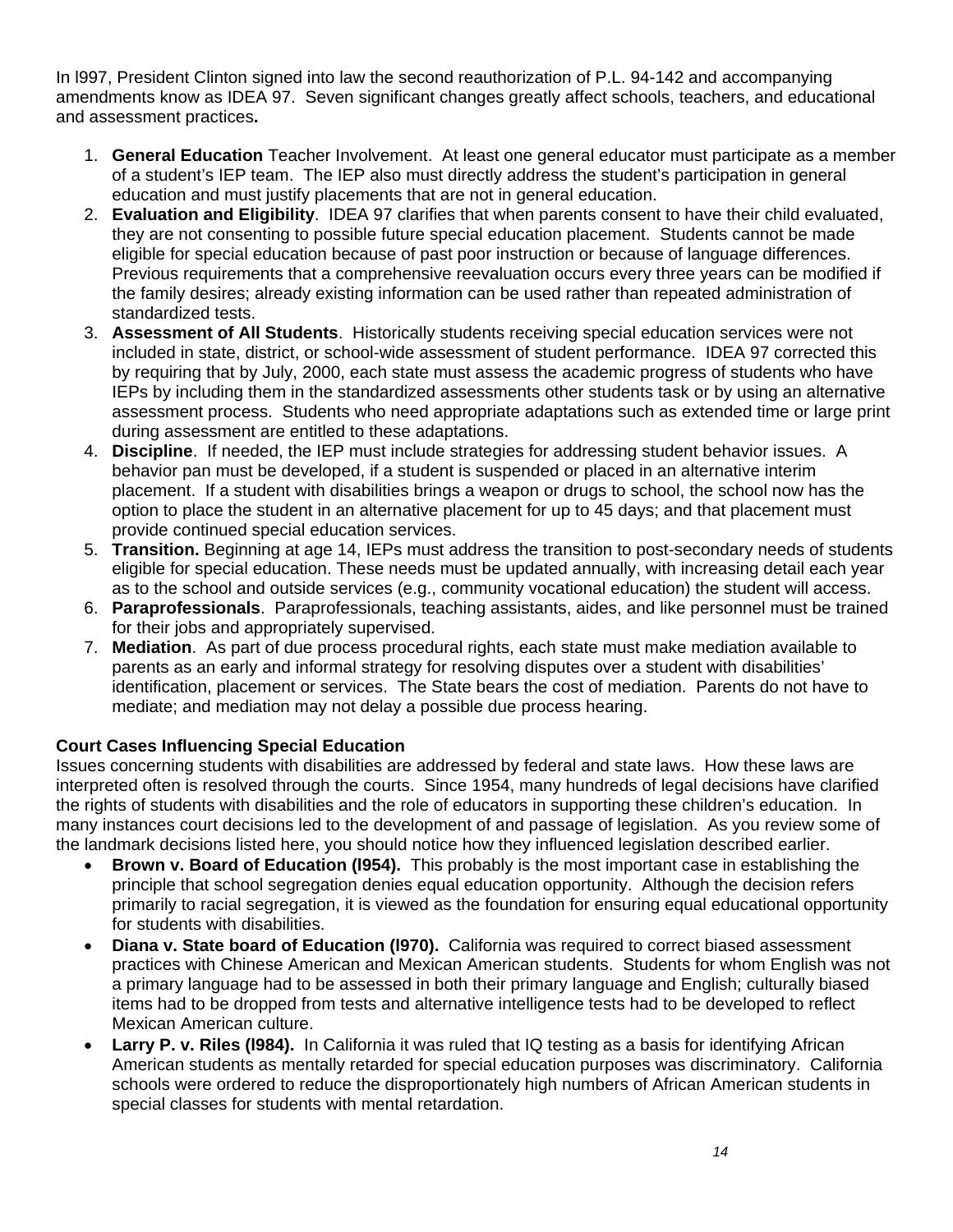- **Honig v. Doe (l998).** This decision ruled that if a students is excluded from school for more than 10 days, it was a change of placement and all procedures for making a change of placement must be followed.
- **Daniel R.R. v. State Board of Education. (l989).** This decision established the consideration of the following two factors in determining the appropriateness of a placement for a student with disabilities: 1) whether a student can be satisfactorily educated in general education with supplementary supports and services, and 2) whether, in cases in which the general education setting is not successful, the student is mainstreamed to the maximum extent appropriate.
- **Oberti v. Board of Education of Clementon School District (l993).** This case is considered key in establishing the principle of inclusive education. In this case concerning a student with Down syndrome, the district court ruled and the court of appeals upheld the ruling that school districts must make available a full range of supports and services in general education to accommodate the needs of students with disabilities. The court stipulated that because a student learns differently from others does not necessarily warrant exclusion from general education.
- **Doe v. Withers (l993).** Mr. Withers, a history teacher, was responsible for making oral testing accommodations for Douglas Doe, a student with learning disabilities who was in his class. Although a state legislator, Mr. Withers refused to provide the oral testing. Consequently, Douglas failed the class, making him ineligible for athletics. The court awarded the family \$5000 in compensatory damages and \$30,000 in punitive damages. This case is widely cited as an example of general educators' responsibility to make good faith efforts to provide required accommodations for students with disabilities.
- **Sacramento Unified City School District v. Rachel H. (l994).** This case is another historic national victory for inclusive education, not only because the Ninth Circuit U.S. Court of Appeals required the Sacramento school district to place Rachel Holland, a girl with severe disabilities, in regular education classes full-time with non-disabled peers, but because the U.S. Supreme Court refused to hear the school district's 11<sup>th</sup> hour appeal to overturn the Ninth Circuit's decision. This left the circuit court's landmark decision intact and, in the words of the Holland's attorney, "signaled the end to a system that automatically excludes children with disabilities from the regular classroom and relegates them to segregated 'handicapped only' classes.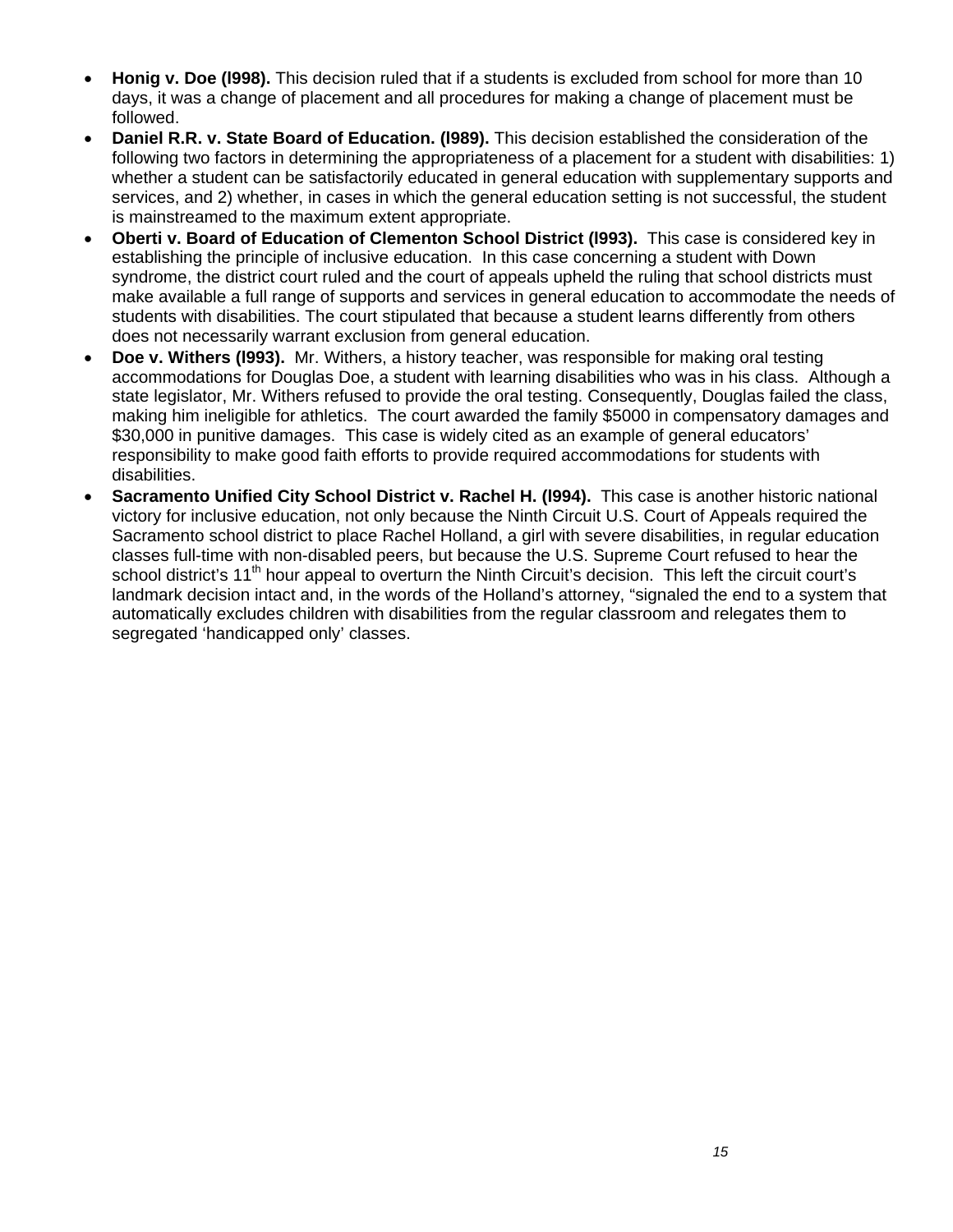## **Assignment Detail: Teachers in the Movies**

Teachers, in the movies, are depicted in many different ways, some of which are accurate, most of which are less than accurate. However, we can certainly learn some lessons from those teachers. In this assignment, you will choose a movie about teachers, rent it for the weekend, answer the following guide questions, and come prepared to discuss it in class. The answers to your guide questions will be your "ticket" to the discussion. You may have seen one or more of the following movies, but will likely need to see it again, since you are looking at it through specific "teacher eyes".

Some movies about teachers are: Finding Forrester, Stand and Deliver, Dead Poet's Society, Mr. Holland's Opus, Kindergarten Cop, Radio, Mona Lisa Smile, Coach Carter. Others must be approved prior to submission.

## **Response viewing questions:**

# *Before Viewing:*

- **1.** Have you seen this movie?
- **2.** What scene do you remember most? Why?
- **3.** If you have not seen this movie, why did you choose it?

# *During viewing:*

- 1. Who is the primary teacher in the movie? Is s/he a protagonist or antagonist? Choose 3 adjectives to describe him/her.
- 2. Describe the students in 3 sentences or less. In your opinion, what do these students need most?
- 3. What is the primary conflict in the movie? Who is the source of the conflict?
- 4. Describe an effective management strategy a teacher uses. (It may or may not be the primary character.)
- 5. Describe an ineffective management strategy a teacher uses. (It may or may not be the primary character.)
- 6. Describe an effective teaching strategy a teacher uses.
- 7. Describe an ineffective teaching strategy a teacher uses.

# *After viewing:*

- 1. Write down one quote that makes an important point to you. Explain.
- 2. Would you want to be in this teacher's classroom? Why/ why not?
- 3. In your opinion, is this an accurate depiction of what teaching is really like?
- 4. If the media were the primary vehicle by which the general public gets its information, what would their opinion be of teachers as a result of watching this movie? Would it be an accurate opinion? How might it be a dangerous opinion?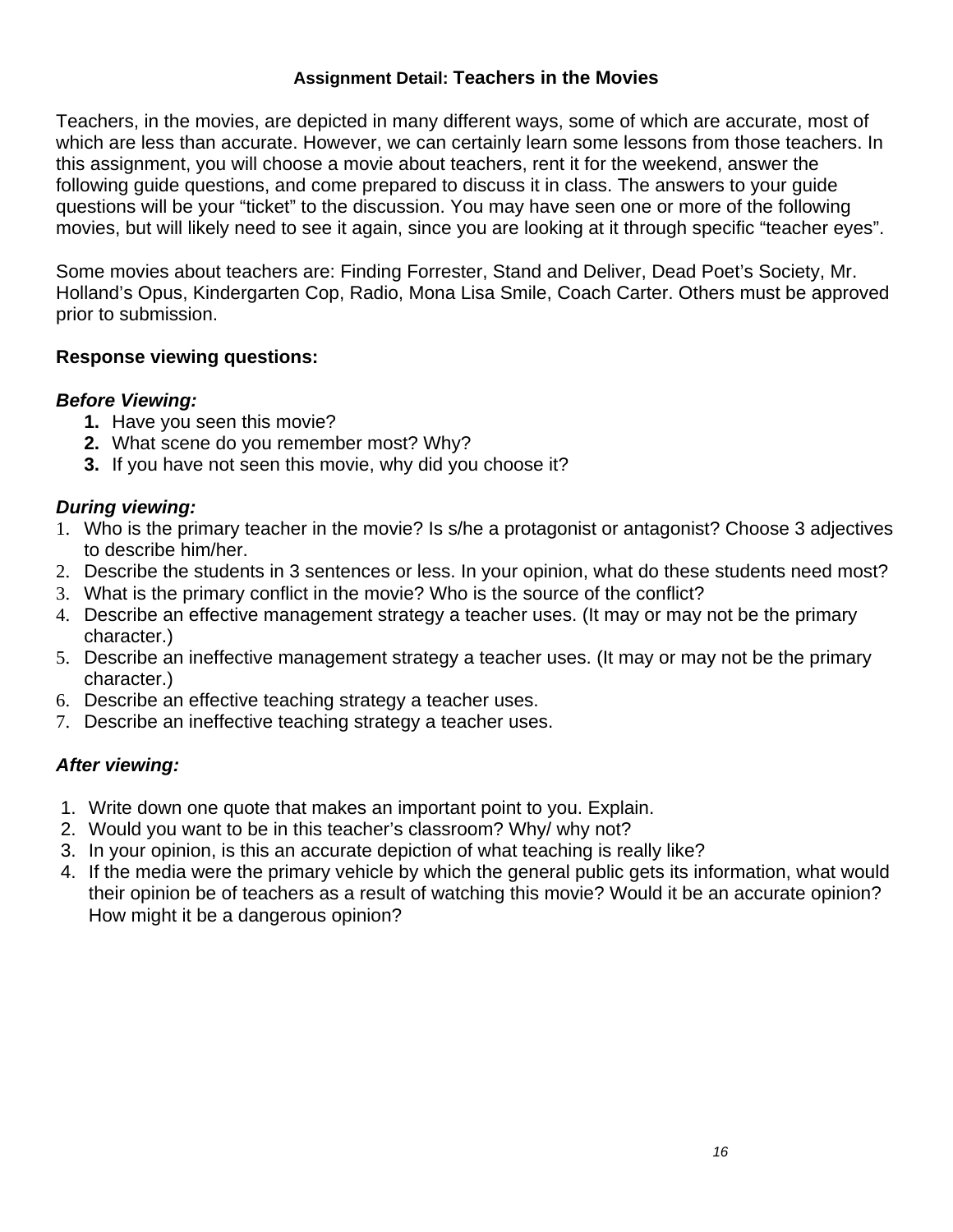## **Assignment Guidelines for EDUC 350 Field Experience & Classroom Observation Entries**

## *EDUC 350 requires 45 hours of field experience in public schools.*

You must visit each of the following educational levels:

- 1. elementary school classroom (K-6)
- 2. middle school classroom (6-8)
- 3. high school classroom (9-12)

In these three basic settings, observe a variety of students with different instructional environments. These include multiple school districts and schools with a range of socio-economic contexts, multilingual/cultural populations, etc. Some of the environments you should see are:

- 1. English language development or primary language classroom
- 2. special education setting
- 3. primary (K-3) and intermediate (4-6) levels in elementary schools
- 4. general and advanced levels in high school subject fields
- 5. gifted education setting
- 6. sheltered instruction (SDAIE)

You may choose to make some of your observations in schools other than "regular" daytime schools. Consider observing in charter schools, alternative education sites, adult education schools, or court schools. For additional settings, obtain permission from your instructor before you do the observations.

Choose the locations of your field experience early and carefully. Make copies of the introduction letter, as you will meet with more than one principal. Call ahead and ask for an appointment with the principal. It may take them a week or so to arrange a meeting with you. Explain that you would like to observe several different educational settings. *However, remember you need to be with one teacher a significant amount of time if you plan to have him/her fill out your Field Experience Recommendation Form (for applying to the credential program).* 

You must observe in varied settings to satisfy this course requirement. Each observation should last at least 30 minutes. Your observation entries must reflect these different settings. You will turn in a total of 15 classroom observation records throughout the semester (see syllabus for dates) and your Field Experience Record at the last class session.

Request to waive observation hours: If you have recent, significant experience with students in public school settings, you may request to waive no more than 20 of the 45 hours of field observations. Should the request be granted, you will still need to observe in the variety of settings described above. Examples of roles that might qualify for a waiver are: tutor, substitute teacher, teacher aide, parent volunteer, Casey Foundation participant, school aide. To request a waiver, complete the form in this packet and submit it to your instructor with supporting documentation *no later* than the third week of classes.

---continued---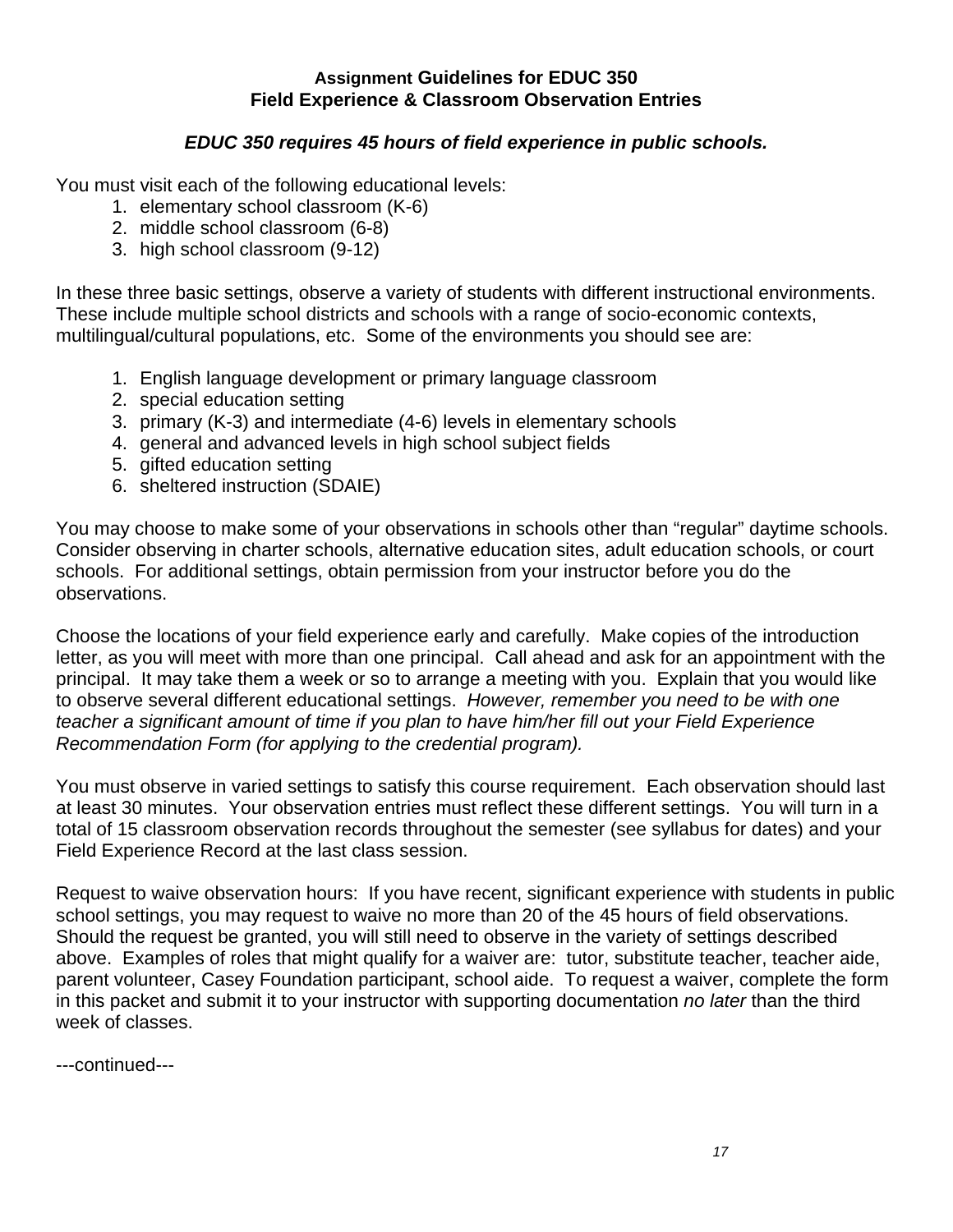Your classroom observation entries should follow the format below:

- Your name
- School name
- Type of classroom/grade/subject
- Day of the week/date/time/number of teachers and assistants/number of students in class.
- Demographic characteristics of the site and classroom.
- Assumptions/expectations you have about this observation. What do you think you're going to see? What assumptions do you have about these particular kinds of students and teachers or about this class?
- Focus of your observation and a description of what you saw within this focus—don't try to observe everything. Use the topics enumerated on the next page and zero in on a few key points and how they affect the big picture of the classroom. You must cover all 15 topics at least once.
- Analysis of the observation—comparison with classroom discussions and readings *and* ways in which your assumptions/expectations were accurate or inaccurate.
- Questions for discussion or exploration.

Type your entries on your own paper. Do not write them by hand. If you need more structure than is found above, please use the format found below. You must respect the confidentiality of the students and teachers by using fictitious names for persons in your entries.

# **EDUC 350 Classroom Observation Entry #**

|  | School name:                                                                     |  |
|--|----------------------------------------------------------------------------------|--|
|  | Type of classroom (grade/subject/special program): _____________________________ |  |
|  | Day of the week ______ Date: ________ Time Elapsed in classroom:                 |  |
|  | Number of teachers _________ Assistants _______ Number of students: ____________ |  |
|  | Describe the demographic characteristics of this site/classroom:                 |  |
|  |                                                                                  |  |

1.Assumptions/Expectations/Questions I have about this observation (concerning the teachers, students, class, etc.):

2.Focus Topic of Observation:\_\_\_\_\_\_\_\_\_\_\_\_ Description (highlights) of what I saw around this focus:

3. Analysis of observation—connects back to course work and to above assumptions, expectations and/or questions:

4. Questions for discussion or exploration: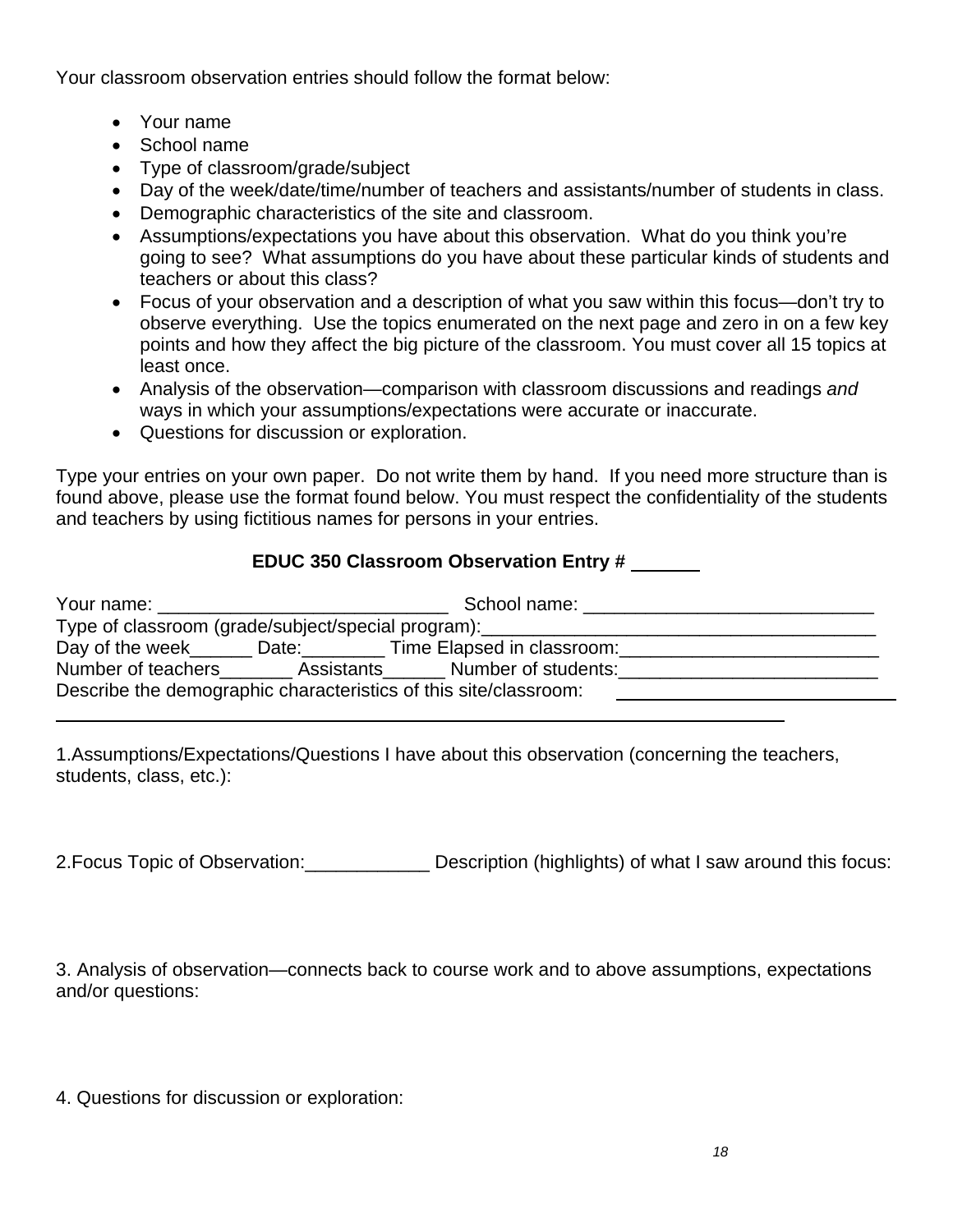# **EDUC 350 OBSERVATIONS: TOPICS FOR WRITTEN ENTRIES**

The following is a list of topic areas to guide you through your actual field experience. You may focus on one or more than one of these areas during observations, depending upon what you observe—be open to commenting what happens at the time, even if it is a topic you have already covered. Identifying the different aspects of instruction is important. Some areas will require you to obtain information from the teachers and some will be evident through the observation process.

**1. Room arrangement** (the physical lay-out of the room: does it support or get in the way of instruction? do the students move around the room for different phases of instruction?).

**2. Effective Discipline Plan** Are rules posted? who generated the rules? do you see them enforced consistently? What are the consequences/rewards?

**3. Organizing student work** How do students submit finished work? how does the teacher return work? are there provisions for redoing/resubmitting work? what provisions are in place for students who are absent?

**4, Behavior management strategies** How does the teacher get compliance from the students in the area of acceptable behavior? do students understand expectations? is the teacher consistent in attending to students' behavior?

**5. Planning for instruction** Is there evidence of lesson planning? does the teacher do long range and short range lesson planning? Are instructional materials readily available?

**6. Conducting instruction** Does the teacher make provisions for active learning? how does the teacher view his/her role during instruction? Do all students have a chance to participate? What materials were used in the course of the lesson? What varieties of instructional approaches are used? Does the teacher use wait time and prompting responses to increase involvement? is cooperative learning in evidence?

**7. Managing small groups** Are there any small group instructional sections? How are students selected for small groups [assigned/choice; heterogeneous/homogeneous]? Are the small groups permanent or flexible? What are the students doing who are not involved with the teacher?

**8. Classroom diversity** How diverse are the students—in ability, learning styles, ethnicity, linguistic background, socioeconomic status? How does the teacher attend to differences among the students? How does the teacher adapt instruction for students with special needs, or for English learners ["sheltered instruction"]?

**9. Communication skills** Comment on the clarity of instructions. do students understand what they are to do when a sequence of instructions are given? Does the teacher depend only on verbal communication skills or are there also visual prompts to accompany verbal instructions? What does the teacher's non-verbal communication indicate [body language etc.]?

**10. Evaluating student progress** How does the teacher know if objectives for instruction have been met? Does the teacher ask for response to oral or written questions during the lesson and/or observe students during the lesson? what informal documentation is maintained? what "counts" for grading purposes: worksheets, homework, tests, portfolios, presentations, projects?)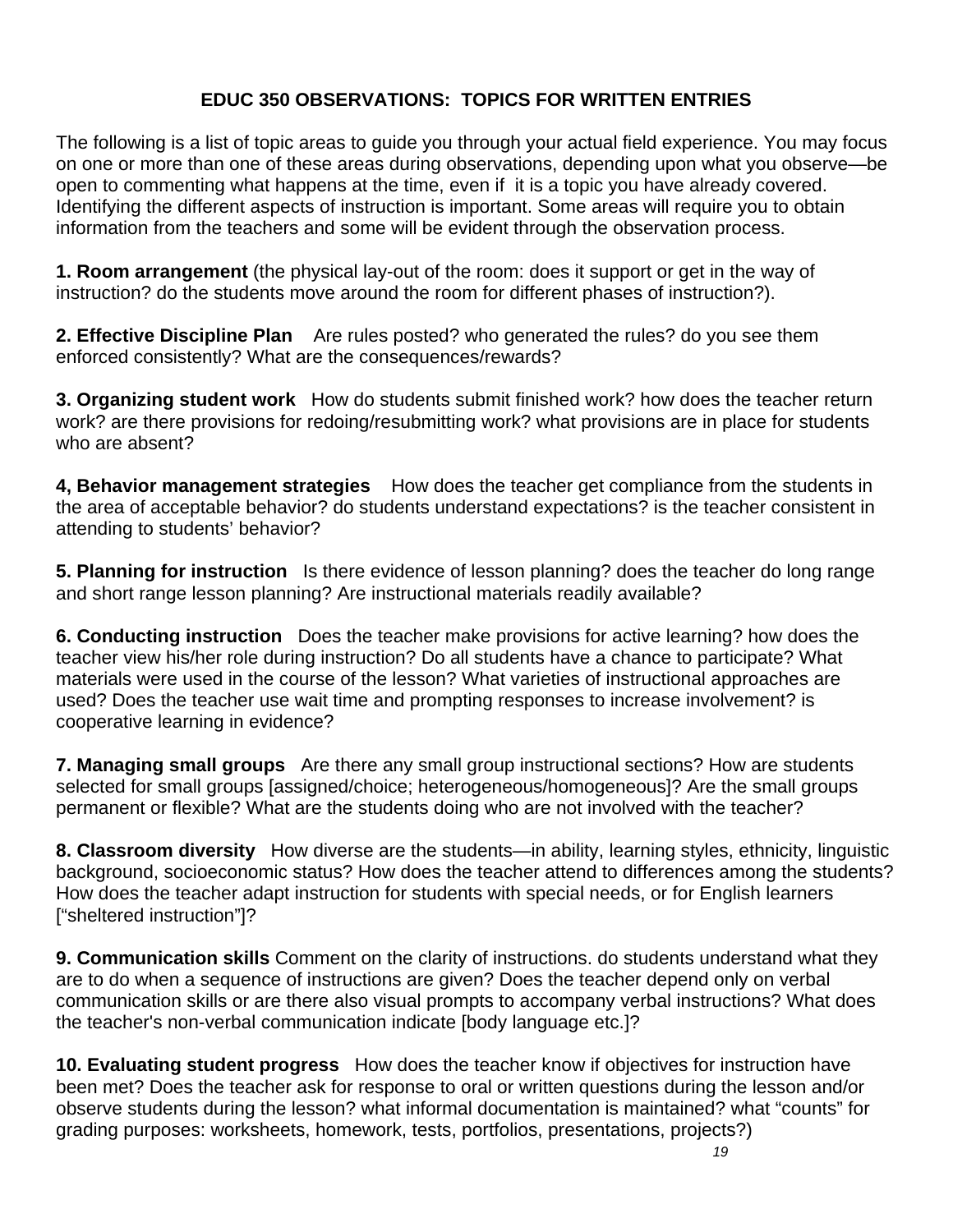**11. Flexibility** What evidence of flexibility do you see in the teacher's behavior and the learning environment? Do you see evidence of any "teachable moments" [unplanned events being turned into effective learning experiences with students]? Does the teacher use student remarks or interest to "reroute" or enhance a planned lesson?

**12. Students** How do you think students perceive their roles as learners in the room? What opportunities do they have for interactions with each other? Do interests of learners help guide instruction? are students active participants in the learning process?

**13. Assessments** When is the assessment given? Why was it important? How immediate was the feedback?

**14. Cooperative Groups** How has the teacher structured the groups? How do the students support each other? How many students, length of time? What benefits did you observe?

**15. Positive Feedback** How did the students respond to positive feedback? How did they respond to redirections?

**16. Procedures** Do students seem to know what the teacher expects? Has the teacher made his/her "invisible" expectations visible to the students?

USE THE FIELD OBSERVATION DOCUMENTATION FOUND ON THE NEXT PAGE. THIS DOCUMENT MUST BE SIGNED BY THE TEACHERS OBSERVED AND SUBMITTED TO THE INSTRUCTOR FOR CREDIT FOR THIS COURSE. STUDENTS MAY ALSO REQUEST THE ATTACHED RECOMMENDATION/RESPONSE FORM FROM THE TEACHERS VISITED AS DESIRED—THIS IS FOR YOUR USE. Thank You.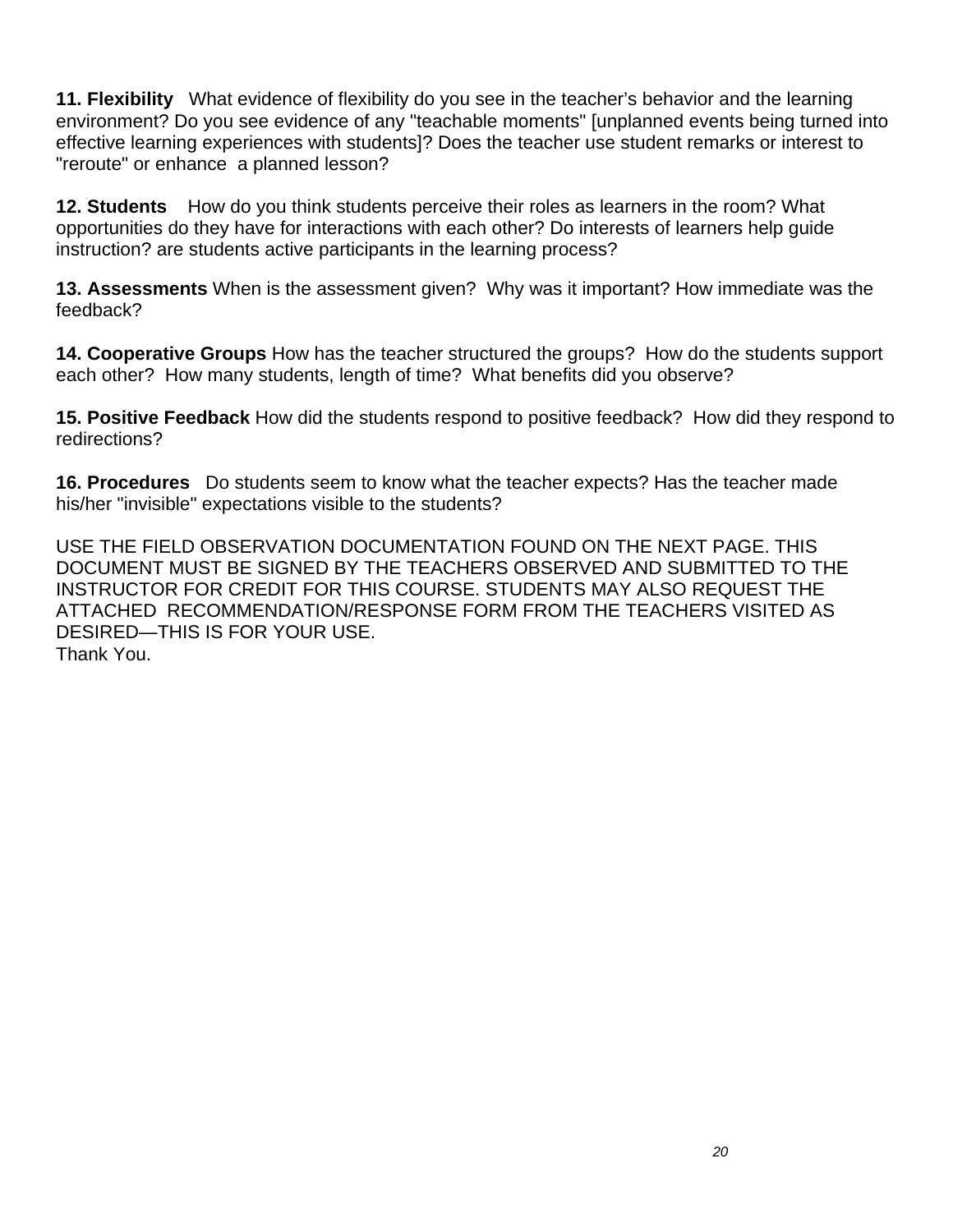#### **EDUCATION 350 FIELD OBSERVATION RECORD**

**Complete an entry on this sheet each time you observe in schools. Turn this in on the assigned due date during the semester. You must have a minimum of 45 hours of observation for EDUC 350.** 

| <b>DATE</b> | <b>GRADE/</b><br><b>SETTING</b> | <b>SCHOOL/DISTRICT</b> | <b>TEACHER</b><br><b>INITIALS</b> | <b>TIME IN</b><br>CLASSRM. |
|-------------|---------------------------------|------------------------|-----------------------------------|----------------------------|
|             |                                 |                        |                                   |                            |
|             |                                 |                        |                                   |                            |
|             |                                 |                        |                                   |                            |
|             |                                 |                        |                                   |                            |
|             |                                 |                        |                                   |                            |
|             |                                 |                        |                                   |                            |
|             |                                 |                        |                                   |                            |
|             |                                 |                        |                                   |                            |
|             |                                 |                        |                                   |                            |
|             |                                 |                        |                                   |                            |
|             |                                 |                        |                                   |                            |
|             |                                 |                        |                                   |                            |
|             |                                 |                        |                                   |                            |
|             |                                 |                        |                                   |                            |
|             |                                 |                        |                                   |                            |
|             |                                 |                        |                                   |                            |
|             |                                 |                        |                                   |                            |
|             |                                 |                        |                                   |                            |
|             |                                 |                        |                                   |                            |
|             |                                 |                        |                                   |                            |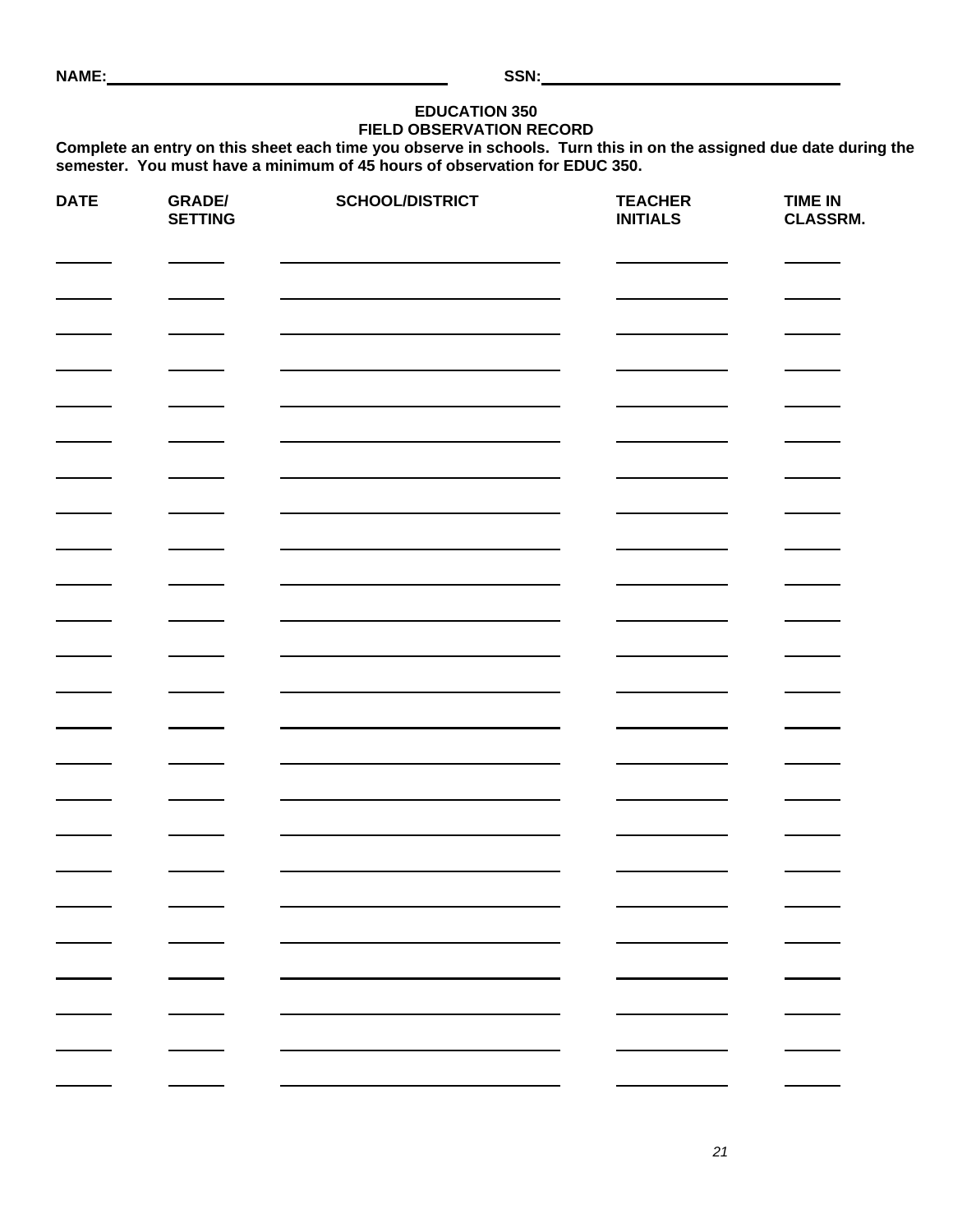|  |  | Request to Waive Observation Hours-EDUC 350 |
|--|--|---------------------------------------------|
|--|--|---------------------------------------------|

| Name                                                                                                                                                                                        | SS#                           |                                                                                                                                                                                                   |
|---------------------------------------------------------------------------------------------------------------------------------------------------------------------------------------------|-------------------------------|---------------------------------------------------------------------------------------------------------------------------------------------------------------------------------------------------|
| I request a waiver for the following experience in public schools:<br>Tutor<br>Substitute teacher<br>Teacher Aide<br>Parent volunteer<br>School aide<br><b>Casey Foundation participant</b> |                               |                                                                                                                                                                                                   |
| Other (describe):                                                                                                                                                                           |                               |                                                                                                                                                                                                   |
| The experience took place as follows:<br>School:                                                                                                                                            |                               |                                                                                                                                                                                                   |
| District:                                                                                                                                                                                   |                               |                                                                                                                                                                                                   |
| Dates:                                                                                                                                                                                      |                               |                                                                                                                                                                                                   |
| No. of hours in this experience:                                                                                                                                                            |                               |                                                                                                                                                                                                   |
| Attach the following to this request:                                                                                                                                                       |                               |                                                                                                                                                                                                   |
| experience.                                                                                                                                                                                 |                               | 1. A letter from supervisor/teacher verifying the experience, including the length of time spent in this                                                                                          |
|                                                                                                                                                                                             |                               | 2. Your reflection on the experience (1-2 pages typewritten). Describe the experience and convey<br>what you learned from the experience that will help you to be an effective teacher candidate. |
|                                                                                                                                                                                             | Do not write below this line. |                                                                                                                                                                                                   |
|                                                                                                                                                                                             |                               |                                                                                                                                                                                                   |
| Approved                                                                                                                                                                                    |                               | Number of hours to be waived (20 max):                                                                                                                                                            |
| <b>Denied</b>                                                                                                                                                                               |                               |                                                                                                                                                                                                   |
|                                                                                                                                                                                             |                               |                                                                                                                                                                                                   |
|                                                                                                                                                                                             |                               |                                                                                                                                                                                                   |
| <b>Instructor Signature</b>                                                                                                                                                                 |                               | Date                                                                                                                                                                                              |